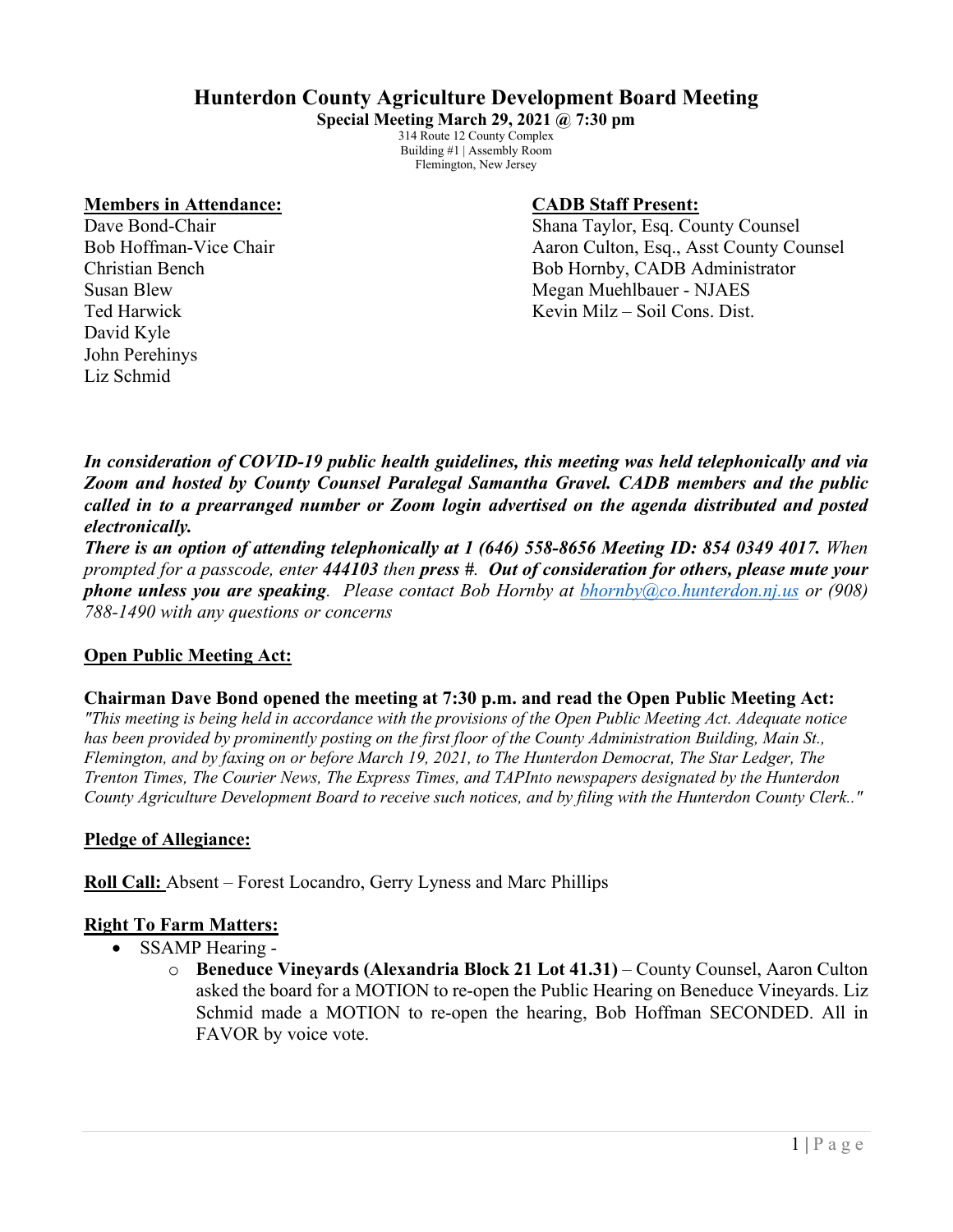- o County Counsel Aaron Culton stated that after discussion, with all parties, it was determined that testimony concerning Planning Activities that are part of the application would be heard and entertained. At this point he turned the hearing over to Nicole Voigt, attorney for Beneduce Vineyards.
- o County Counsel requested that anyone giving testimony be sworn in. Ms. Voigt requested that he state that proper notice has been carried. County Counsel stated that yes, this notice has been carried, this matter was previously noticed and has been carried since the October hearing, and at subsequent CADB meetings. Ms. Voigt introduced Michael Beneduce, who is already sworn in, and Professional Planner Ms. Kenyon, who needs to be sworn in. County Counsel swore Ms. Kenyon in. County Counsel explained that the idea this evening is for Ms. Kenyon to give testimony, then Ms. Dragan, attorney for Alexandria, can crossexamine, and the Board members can ask questions. After which the Board will hear from Mr. Banisch, representing Alexandria Twp. and Ms. Voigt may cross-examine him and the Board can ask him any questions. That was going to be the limit of the testimony, but because this has been carried so many times, and there are members of the public on this call and have been on previous meetings, they are going to allow members of the public to put their position of the application on the record, with the understanding that this hearing will not be closed or voted on this evening and will be carried to another meeting. Ms. Voigt and Ms. Dragan agreed if the public knew the hearing was not going to be closed or voted on tonight.
- o Ms. Voigt stated that she wanted to get Ms. Kenyon qualified as a witness. She asked Ms. Kenyon to discuss her license and the experience that she has. Ms. Kenyon stated that she has a degree in Environmental Planning and Design from Rutgers University. It was Cook Collage but is now the School of Environmental and Biological Sciences. Minor in Urban Design and Site Planning from The Bloustein School of Planning and Public Policy. Following her education, she worked for the NJ Water Supply Authority doing Wastewater Management and Environmental Planning, started working on Farmland Management Planning and Stewardship. She worked there for almost 2 years, then went on to Somerset County Planning Division, where she worked as a Land Use Planner and County Agriculture Development Board (CADB) Administrator for 12 years. During her time there she ran all the CADB meetings, prepared all the Right to Farm cases, did Land Development Review for the 5 northern towns in Somerset County, including Transportation review, effects on County water facilities. Spent most of her time on Farmland Preservation and Right to Farm matters. Testified before the Office of Administrative Law, and SADC. Continued to do Farmland Preservation and Management and Stewardship work for Franklin Twp. and Branchburg Twp. in Somerset County. Also working with Montgomery Twp. Farmland Preservation Planning under the State's guidelines for Municipal Comprehensive Farmland Preservation. Has worked with a lot of CADB Administrators across the state, reviewing legislation, policy proposals, helping landowners preserve their land, looking for best management practices, inspecting properties and preparing and advising on Right to Farm matters for the bulk of her career. Left Somerset County in 2018 and has been working as a Land Use Planning Consultant. Licensed in the State of New Jersey, accredited by the American Institute of Certified Planners, Executive Board Member for the New Jersey Chapter of the American Planning Association, Executive Board Member of the North Jersey Resource Conservation and Development Counsel.
- o Ms. Voigt asked if the Board accepts Ms. Kenyon as an Expert in Professional Planning as well as Right to Farm. County Counsel asked Ms. Dragan if she had any questions or any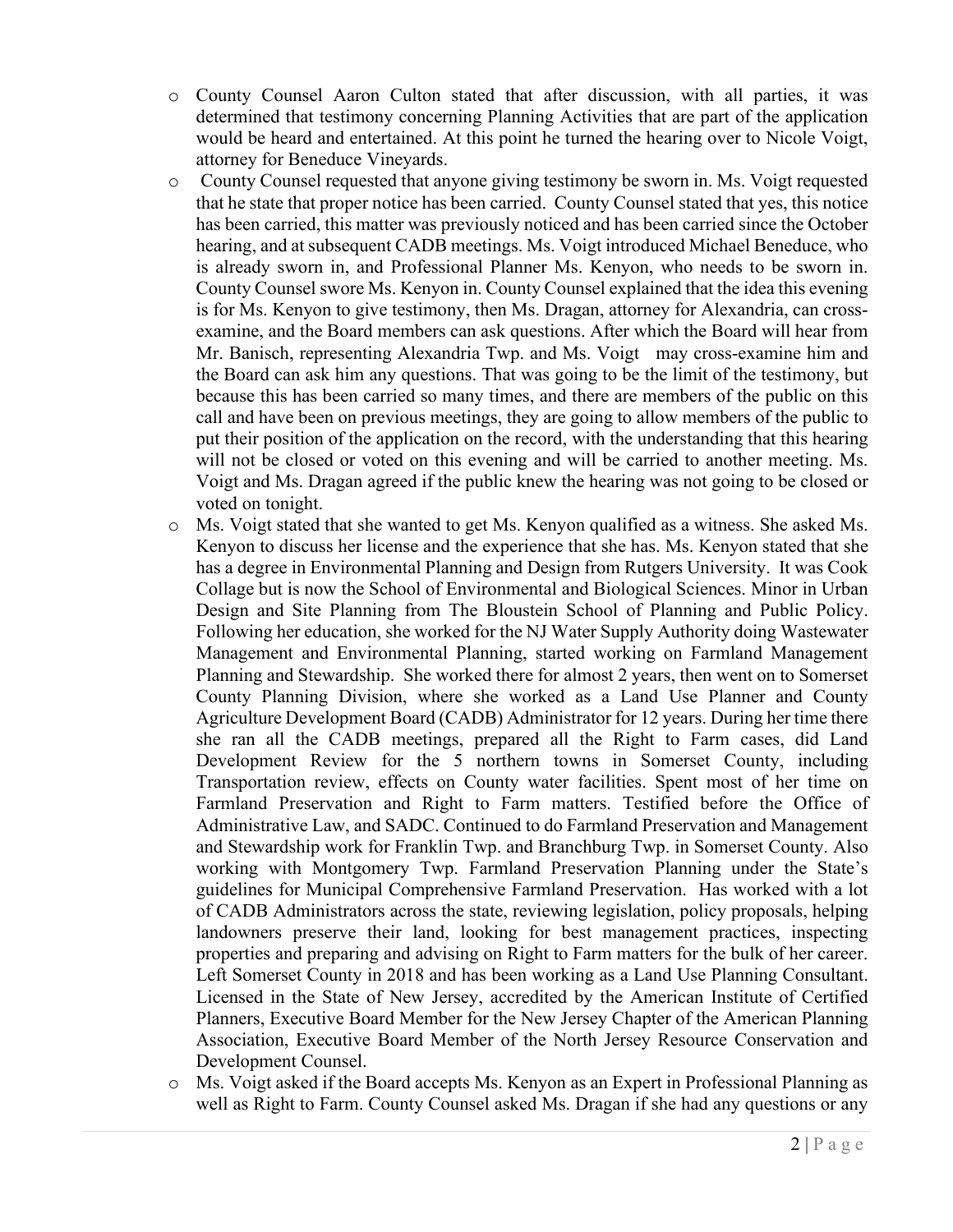objection to the Board admitting her as an expert in her field. No. County Counsel stated that Ms. Kenyon is admitted as an expert and may proceed with her testimony.

- o Ms. Voigt stated as directed by the application and public notice, this is an application for a Site-Specific Agricultural Management Practice (SSAMP) pertaining to live background music during public and private events as well as having 3<sup>rd</sup> party food truck vendors and caterers ancillary to those private and public events and to declare that Beneduce is not the caterer, but the patrons purchase food via truck, caterer, or bring a picnic and those public and private events include music nights. Ms. Voigt asked if Ms. Kenyon has visited the facility and is familiar with the tasting room, the Oasis, the outdoor patio and lawn area and the permanent parking area and temporary parking area that were previously described? Yes. You have personally reviewed these facilities and the reports from the township engineer and planner, as well as reports, plans and application submissions from Beneduce traffic engineer, site plan and septic engineer and noise engineer? Yes. Do the proposed marketing activities, events and facilities comply with the On Farm Direct Marketing Facilities Activities and Events Agricultural Management Practice? Yes. You issued a report on this matter, submitted as application Exhibit F. Ms. Voigt asks that it be marked as an exhibit in case the Board members wish to refer to it during the testimony. Ms. Voigt asked what number the next exhibit would be, Bob answered B25. Ms. Voigt stated during Mr. Beneduce previous testimony he testified that the vineyard does not police the reasons why his patrons attend private events, that vineyard does not offer event planning services. For example, he testified that a group could schedule a wine tasting and arrive at a picnic that includes a birthday cake without Beneduce having any awareness or involvement in that birthday occasion. Ms. Voigt asked Ms. Kenyon in her opinion, under that circumstance, does that does that wine tasting event still comply with the Marketing Agricultural Management Practice? Yes. Ms. Voigt asked Ms. Kenyon to walk them through the Marketing Agricultural Management Practice and her opinion in this matter.
- o Ms. Kenyon stated we heard a lot of testimony last time about the property, she wants to go over the zoning first and then will lead into the On Farm Direct Marketing – AMP. The property is bisected by the Agricultural/Residential Zone on the northern part of the property. In that zone it is a 10-acre minimum lot size. Under the current zoning, agriculture/horticulture and agricultural sales/farm stands are principal permitted uses in the Agricultural/Residential District. The southern part of the property is located in the Airport Business District. That also allows agriculture/horticulture, agricultural sales/farm stands as principal permitted uses. It also allows recreational facilities, private clubs, catering, outdoor storage, and garden supply storage are just some of the examples of the public and private uses that are permitted in this zone. With restaurants being a conditional use.
- o *Exhibit B26 (Application Exhibit F4) - Beneduce Vineyards – Zoning map*. Ms. Kenyon stated that it is a zoning map of the property.
- o *Exhibit B27 (Application Exhibit F5) – Beneduce Vineyards – Zoning map.* Ms. Kenyon stated that it is a zoning map overlayed with an aerial of the vineyard. The Airport District, southern part, is where the On Farm Direct Marking facilities are located. On the Northern part of the property you can see where the Agricultural District is where the agricultural production on the property is located. It is a well thought out property that adheres to the zoning, and how the farm is in production in the agricultural zone and the facilities are located in the Airport Business District. Ms. Voigt then went on to describe the property.
- o *Exhibit B28 (Application Exhibit G1) – Improvement Plan Prepared by Parker Engineering.* It is a site plan of the property, it shows where the buildings and permanent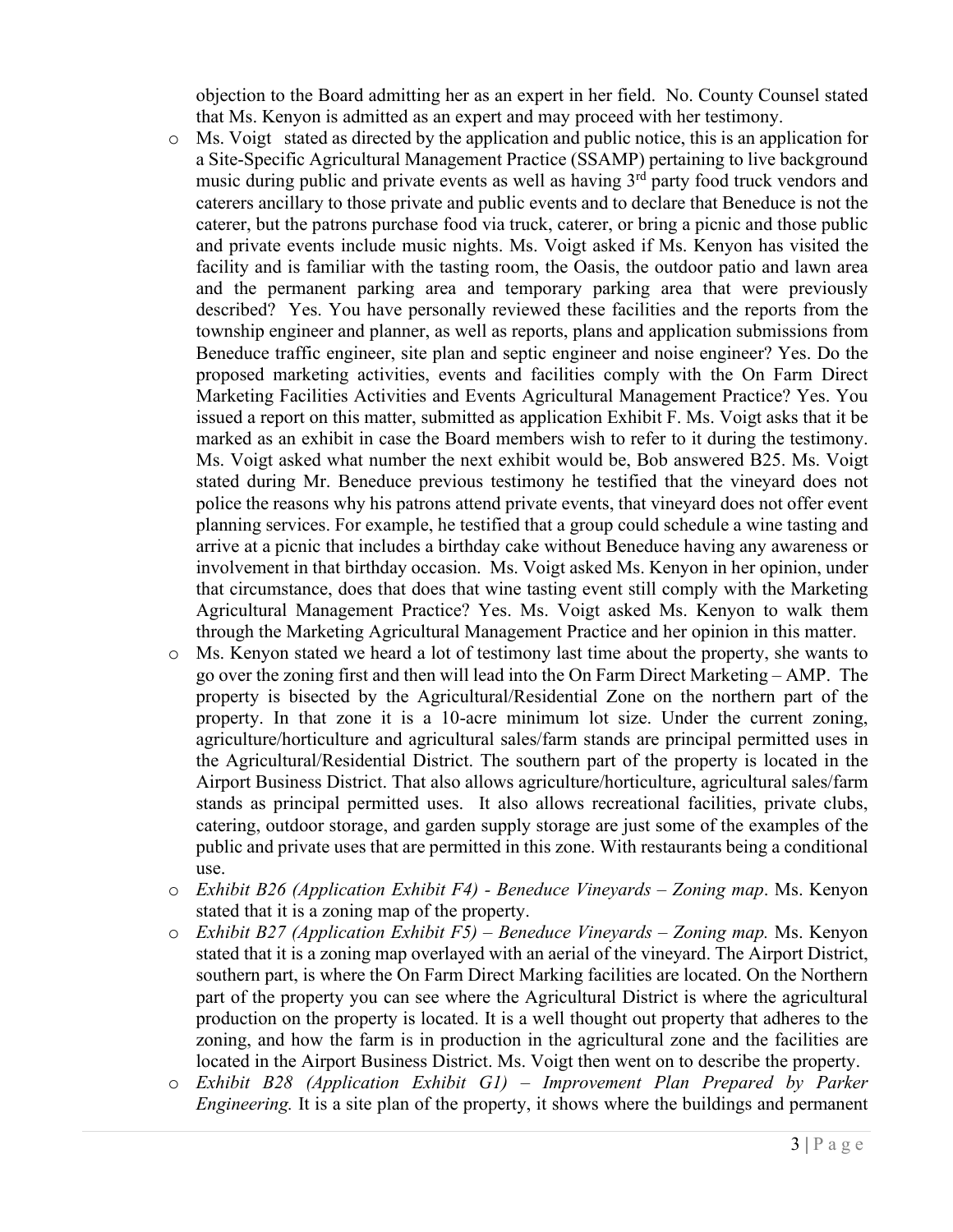parking are located and where the seasonal parking is located, where the patio and lawn area are, where the wine tasting room and Oasis are. Basically, all the On Farm Direct Marketing Facilities and parking are shown. Ms. Voigt then pointed out what everything on the site plan is. I.e.: Tasting room, wine production etc.

- o Ms. Kenyon stated that you can see there was a lot of thoughtful planning and design that went into the operation and the functioning of the property so that the production and the sale area are located in the Airport Business Zone and the main part of the operation is located in the Agricultural Zone. The On-Farm Direct Marketing (OFDM) Activities, Events and Facilities that are on the property and being used are following the On-Farm Direct Marketing Agricultural Management Practice (OFDM-AMP). They are agricultural which is a permitted use in both zones. Beneduce Vineyard relies on its OFDM as its most effective method for the sale of their agricultural wine products. Wine is sold direct to the customers on the farm. The wine is from the grapes that are grown on the farm, wine is produced on the farm, people can be educated on how grapes are grown, how they are harvested, and how wine is produced and stored. People can taste a variety of wines and buy it there. That is the main function of the events and activities, to bring consumers in so they can purchase the products. 83% of the gross revenue is derived solely from the sale of wine.
- o *Exhibit B29 (Application Exhibit B2)- Affidavit -* Ms. Voigt stated for the record that they did submit the Affidavit of Michael Beneduce, it was submitted to provide financial documentation in furtherance in meeting Marking AMP Standards.
- o Ms. Kenyon stated that at the last meeting Mr. Beneduce went into a lot of detail, this part is to make everyone understand that the main agricultural product is the wine and that these events are key in bringing people to the property to buy the agricultural product and to market it further. It is a very typical agricultural process across wineries, but also across a variety of agriculture across New Jersey and across the country.
- o The OFDM-AMP has the intension of allowing patrons to come on the site and enjoy the farm experience while supporting the agricultural operation. The practices on the vineyard are well used and very effective. They bring people on the farm to learn and enjoy the agricultural product and the ambiance while promoting current and future sales of wine. Ms. Kenyon said she is familiar with the application and has review previous testimony, has reviewed reports in detail, has been to the farm and in her professional opinion everything being used on the vineyard for OFDM, that includes the facilities, events and activities are entirely consistent with the OFDM-AMP and therefore protected by the Right to Farm act.
- o When talking about hosting events, the facilities that are being used are the Tasting Room, Oasis, patio, and lawn area. All events occur in the farm setting, there are tours offered along with the wine tasting and educational opportunities. Educational opportunities are outlined in the OFDM-AMP and wine tasting is listed as an education component. Mr. Beneduce offers complimentary tours for patrons to better understand the operation. The wine tasting allows for patrons to sample many different wines. That is the primary marketing of the wine sold on the property and thereby provide the bulk of the income for the agricultural operation. Entertainment is also outlined in the OFDM-AMP as a protected activity. One of the examples given is live or recorded background music, picnicking and storytelling without limitation. Ms. Voigt as if those were examples that are in the regulations? Yes. The most well-known example of the Beneduce Vineyard entertainment marking is Music Night. It is a public activity occurring in the evening, typically on one weekend night. Music Night can occur in the indoors in the Oasis or outdoors in the lawn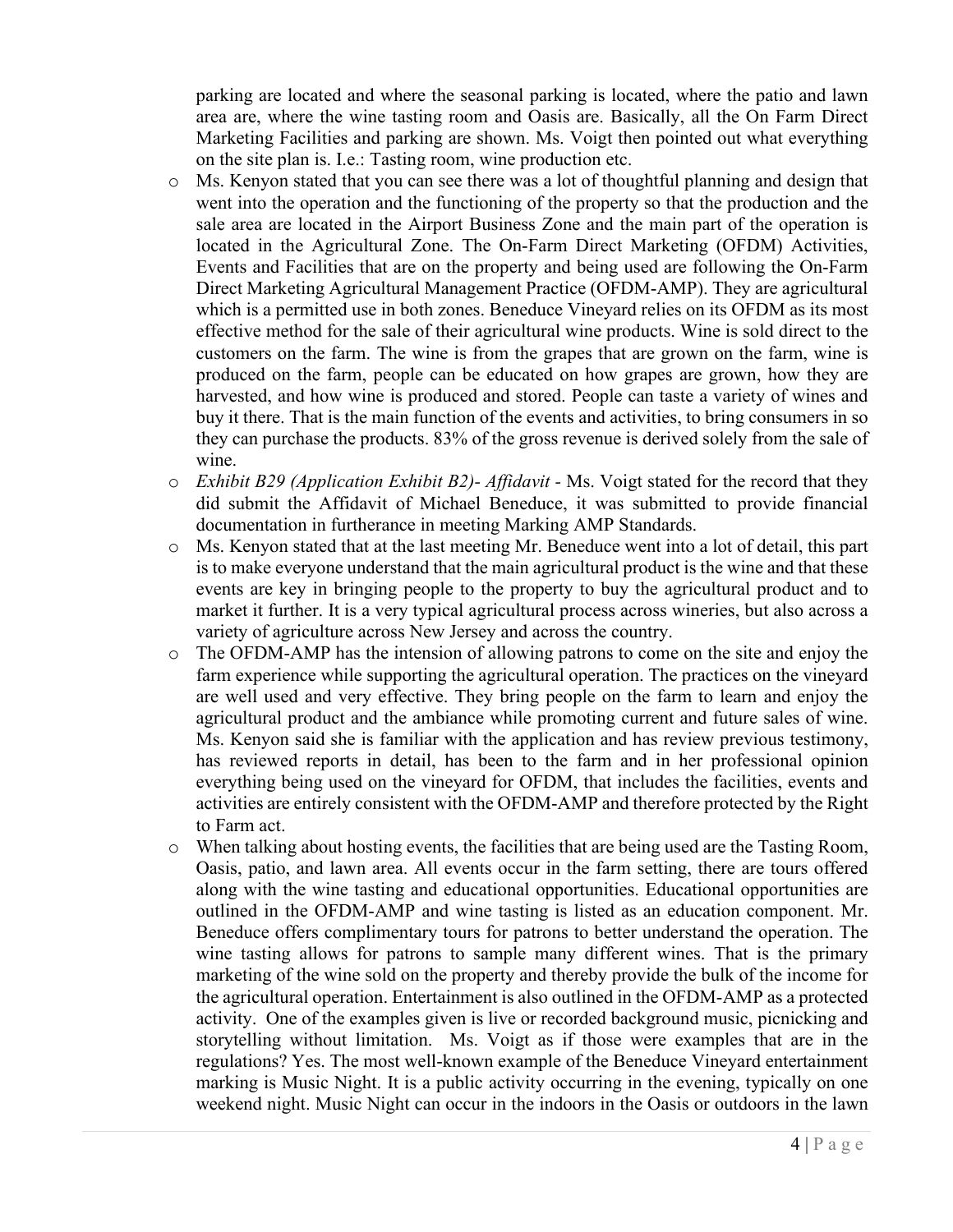or patio area, these outdoor activities are seasonal, they occur between April 1<sup>st</sup> to October  $31<sup>st</sup>$ . weather permitting. Ms. Voigt stated that Mr. Beneduce testified the difference in capacity for indoor and outdoor events, she asked Ms. Kenyon if she was preparing along with the Traffic Engineer data an Event Management Plan. Yes. Please talk about where the Event Management Plan comes from and what it does.

- o Ms. Kenyon said she has been working with Traffic Engineer, Gary Dean, on the Event Management Plan. The requirements for the Events Management Plan are outlined in the OFDM-AMP in Section "N," it gives an outline of what the Music Nights will entail. The Traffic Management Plan will be attached to the Event Management Plan. You will be able to see the Ingress and Egress, the parking, where pedestrian access is. It gives you an idea of the circulation and movement around the property, it is very safe and efficient. It will also talk about Emergency Access, Sanitary Facilities and Noise. A lot of different topics are discussed in the Event Management Plan. They are still preparing it. Ms. Voigt stated that the OFDM-AMP allows them to prepare and Event Management Plan for events that are going to be larger than typical. A farmer can voluntarily do one if they are interested in holding such an event. Mr. Beneduce is going to submit one as good measure and good practice because they do occasionally have the larger attended events. Right in the OFDM-AMP it sets forth the topics of consideration and is prepared by the farmer and submitted to the Clerk of the Municipality. The regulation allows them, for example, to use Portable Toilets for the larger crowd, and it allows them to put thought into the traffic flow and such. Gary Dean has already submitted a Traffic Management Plan, but Ms. Kenyon brought up the difference between indoor and outdoor events, Ms. Voigt thought it was worth noting that the most popular events were the Music Nights that occur on Saturday nights and for those he going to be submitting annually to the Township the Event Management Plan.
- o The tables in the Patio area are set up in a circular way to promote conversation. The premium setting is furthest from the music. The live background music is used to create an ambiance where people want to spend time. Ms. Voigt reintroduced an Exhibit from the previous meeting, that shows and overview of seating of the patio area and parking lot.
- o Ms. Kenyon stated that as she has stated before, she has reviewed the OFDM-AMP in detail, all of these activities and events that she has discussed, there is a clear relationship between the sale of the farm product and these events and activities, being the sole use of marketing for the agricultural product. With respect to the vineyard, 100% of the wine sales are direct to the consumer. The entertainment enhances that experience and sales increase. Ms. Voigt noted that in the OFDM-AMP, it states that entertainment based marketing, is designed to attract consumers to the farm, that the entertainment enhances the experience of purchasing the wine, that it increases the direct sale of the wine. Ms. Kenyon continued with an example, if a farm were to host a band and generate a majority of its income through ticket sales from that band, with the sale of the farm products being secondary, that is a commercial venue, there is not adequate marketing of the farm products, that is not considered farm marketing or protected under the OFDM-AMP. Where Beneduce is different is that the agricultural product of wine is the primary reason people are there. Under the OFDM-AMP any event fees should be de minimis to the agricultural income of the property. The combined revenue from event fees is about 13% of Beneduce gross revenue and none of its net revenue. That shows that the fees are minimal as stated in the OFDM-AMP. Ms. Voigt wanted to re-state that Mr. Beneduce has already testified that it's 13% of his gross, it's none of his net because the expenses that go into having a musical act perform as well as to hire the traffic directors and that the measures he needs to take to run that event, that offsets itself so he's not making any gross profits off the entertainment,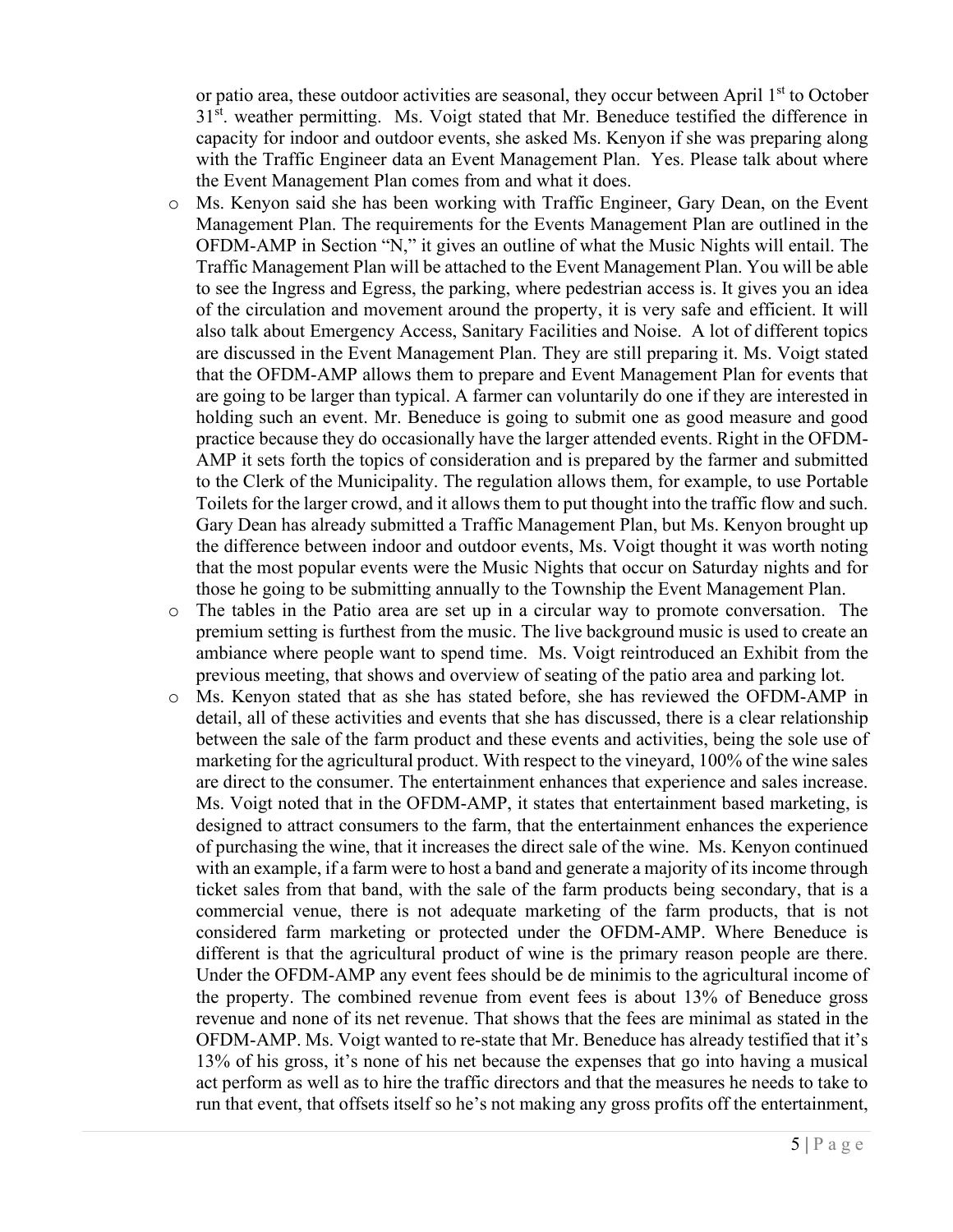it's just bringing in consumers to buy the wine to drink and buy wine to take home. Mr. Beneduce said that the cover charges are to offset the cost of managing the event and also as a way to control the size of the crowd by having pre-sale tickets, that allows them to set a limit on the number of people at the event. They now have an on-line reservation system that makes it much safer for everyone. They moved to reservation only because of COVID. They plan on continuing that procedure post-COVID.

- $\circ$  Ms. Kenyon continued, Beneduce makes no income from the food truck, picnicking is one of the examples that's given OFDM-AMP as an allowable recreational activity. The food truck offers patrons an option if they want to purchase food, they also could bring food with them and they could buy food from local caterers and vendors. Ms. Voigt said the OFDM-AMP protected by Right to Farm, divides the activities into 3 categories, Ms. Voigt asked Ms. Kenyon to describe what those are. Recreational, Educational and Entertainment. Educational would be Vineyard Tours, Recreational would be picnicking, Entertainment would be live background music. Another example of the primary purpose of attending these events and activities is the purchase of their wine, is that for any private event, 75% of the attendee's must be of legal age. To host an event, it must be centered around that this is a farm that produces wine.
- o Private Wine Tasting is an activity protected under the OFDM-AMP. Allowing people to gather for the purpose of selling wine, show that this is not an event planning thing, it's to have an event at a functional farm that is producing this acceptable agricultural product.
- o Ms. Kenyon mentioned again that she has visited the site, has evaluated the professional reports, civil reports, noise reports, reports from the traffic engineer as well as all the planning and engineering reports from the municipality, the OFDM-AMP includes specific site standards which apply to marketing events and activities. Upon review of the OFDM-AMP in conjunction with the reports and site visits, Beneduce complies with the standard.
- o Ms. Kenyon then described each of the standards of the OFDM-AMP.
- o Section B: Facilities The three facilities are the Tasting Room, Oasis and Patio/Lawn area. Under the OFDM-AMP existing or new buildings can be used as OFDM-AMP facilities for the promotion and sale of agricultural products. The buildings on the site are being used for the purpose of selling wine. They comply with the requirements.
- o Section C: Hours of Operation OFDM-AMP states that "activities may be held on weekdays, weekends, holidays, seasonally, for part of the year or year-round. Events may be offered on weekends, weekdays, holidays, seasonally, or for part of the year. Hours of operation for all activities and events, will be held between 6:00AM and 10:00PM." Beneduce complies, music nights are held between 5:00PM and 9:00PM, the live background music plays from 6:00PM to 9:00PM. If there were to be a longer time needed that would be addressed in the Event Management Plan. Ms. Voigt said that Beneduce has no need for that. Right now, we are looking at the 9:00PM which is well below the 10:00PM range that is allowable. In the OFDM-AMP it does allow for the occasional extension to 11:00PM
- o Section D: Lighting Lighting in the walkways, parking area, sales areas and must be provided at the bare minimum for consumer safety. Lighting needs to be pointed downward to avoid spillage over to neighboring properties. Any temporary lighting has to be removed within 30 days; all lighting must be turned off within 30 minutes of the close of the event. Beneduce complies with this. They provide adequate lighting for the safety of patrons. One area of notice is where Beneduce is located is right next to Sky Manor Airport which is lit 24 hrs. a day, 7 days a week.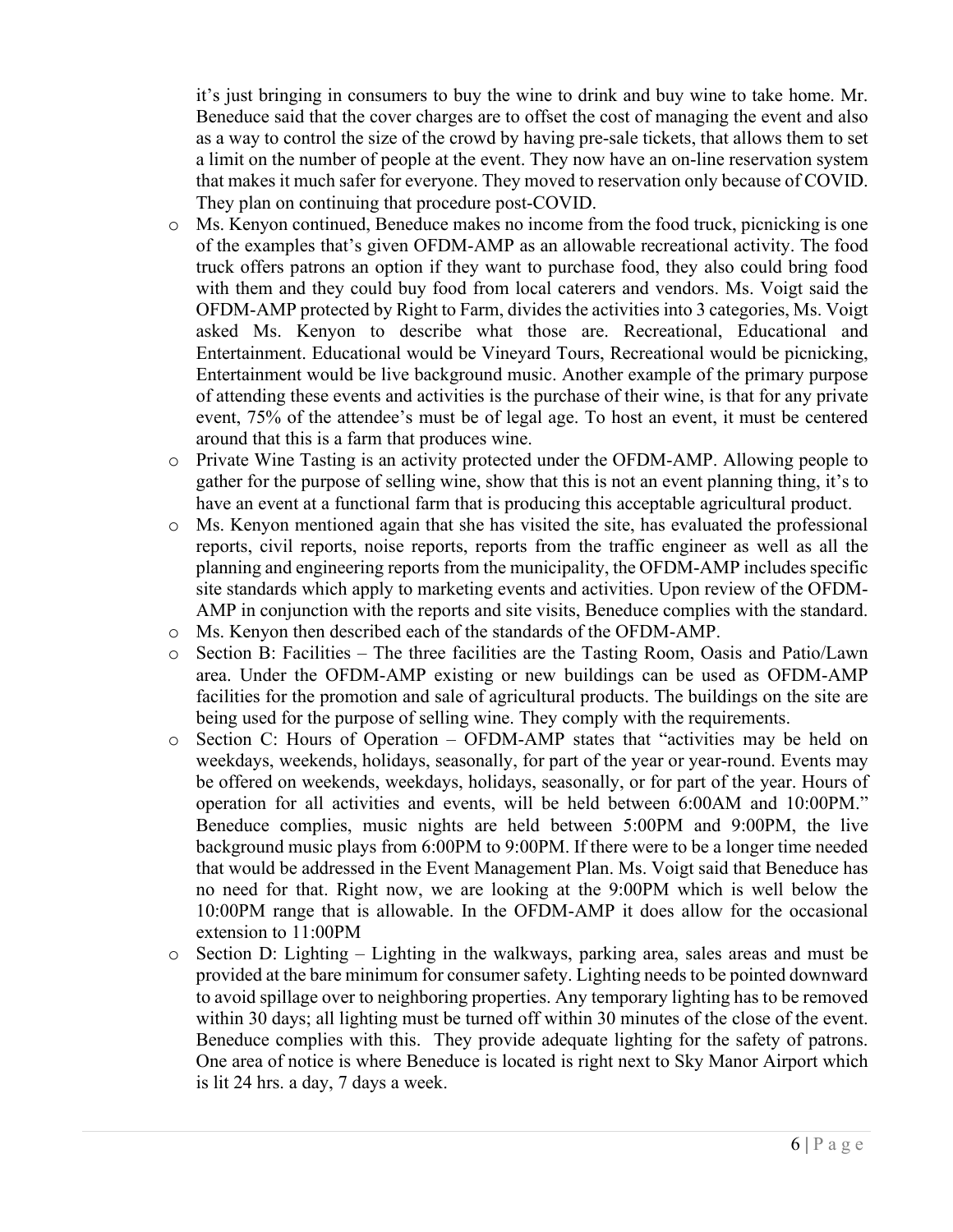- o Section E: Sanitary Facilities The number of sanitary facilities provided must be sufficient to accommodate, without long queues, the volume of visitors expected. Handwashing/sanitizing facilities must be provided, sanitary facilities are located and cleaned on a schedule as not to cause odor or a nuisance. Beneduce complies. Upon review of Steve Parkers report, the requirements of the septic system have been satisfied. In terms of not causing long queues, Beneduce Vineyards has many bathrooms that are available to the public, there are 12 permanent bathroom stalls in the Tasting Room, for Music Night Beneduce will rent portable sanitary facilities to ensure compliance. These portable sanitary facilities are properly maintained and cleaned regularly. They also include handwashing/sanitation as required by the OFDM-AMP and they are removed once they are no longer needed. Because of COVID 4 new hand sanitizing stations have been installed around the property.
- o Section F: Additional Patron Safety Measures Visitors must be provided with the rules of activities and events on the property through handouts or signage. Hazardous materials must be stored safely and in compliance with federal, state, and local laws. Beneduce complies, they do not store hazard materials on the property, the rules of activities are conveyed to patrons through multiple signage, verbal direction from the staff. During Music Nights Beneduce hires private security companies to achieve safe transportation in and out of the vineyard.
- o Section G: Signage A commercial farm may use permanent and temporary signs to promote its OFDM facilities, activities, and events. They shall not interfere with sight distances and public safety. Directional and advance signage are allowed. The primary sign for the property must be set back 10ft. from the paved road, portion of the right-of-way and cannot exceed 32sqft in size and cannot be 15ft or higher from the ground. Beneduce complies, the main sign is located at the entrance to the property and does not interfere with sight distance or public safety. The main sign satisfies the sign requirements. There are no other plans for permanent signage at this point.
- o Section H: Parking Ms. Voigt said that this was already addressed by Gary Dean, the marking practice does include sight standards and Ms. Kenyon has reviewed Gary Dean's report and agrees that Beneduce is compliant in terms of parking. Ms. Voigt asked Ms. Kenyon to briefly touch on areas that are temporarily devoted to parking. Ms. Kenyon stated under the OFDM-AMP there are standards set for areas that are permanently devoted to parking vs areas that are temporarily devoted to parking. Temporary parking is for overflow when capacities for activities and events on a short-term basis exceed the permanent parking area. For temporary/overflow parking the minimum improvements for safety need to be implemented for that area. The goal is the area should be able to be returned to agriculture easily. Ms. Voigt stated that is the meaning of temporary, the topsoil remains intact. One example is that all seasonal parking must be temporary but not all temporary parking must be seasonal. Ms. Kenyon said the permanent parking already on the property is paved, as was pointed out on the improvement plan.
- $\circ$  Section I- Screening and Buffering Buffers need not involve greater than the minimum set back to protect public health and safety and/or mitigate inverse impact on the neighboring. Beneduce exceeds this requirement. The events and activities are held 300ft. from the nearest occupied residence that is not on the farm. They are 270ft. from Jeremiah Lane, evergreen screening was planted along the boundaries that are adjacent to residential properties.
- o Section J: Outdoor Sales Area Outdoor sales area must be arranged, to not interfere with safe pedestrian and vehicular traffic circulation. This was discussed by Gary Dean in the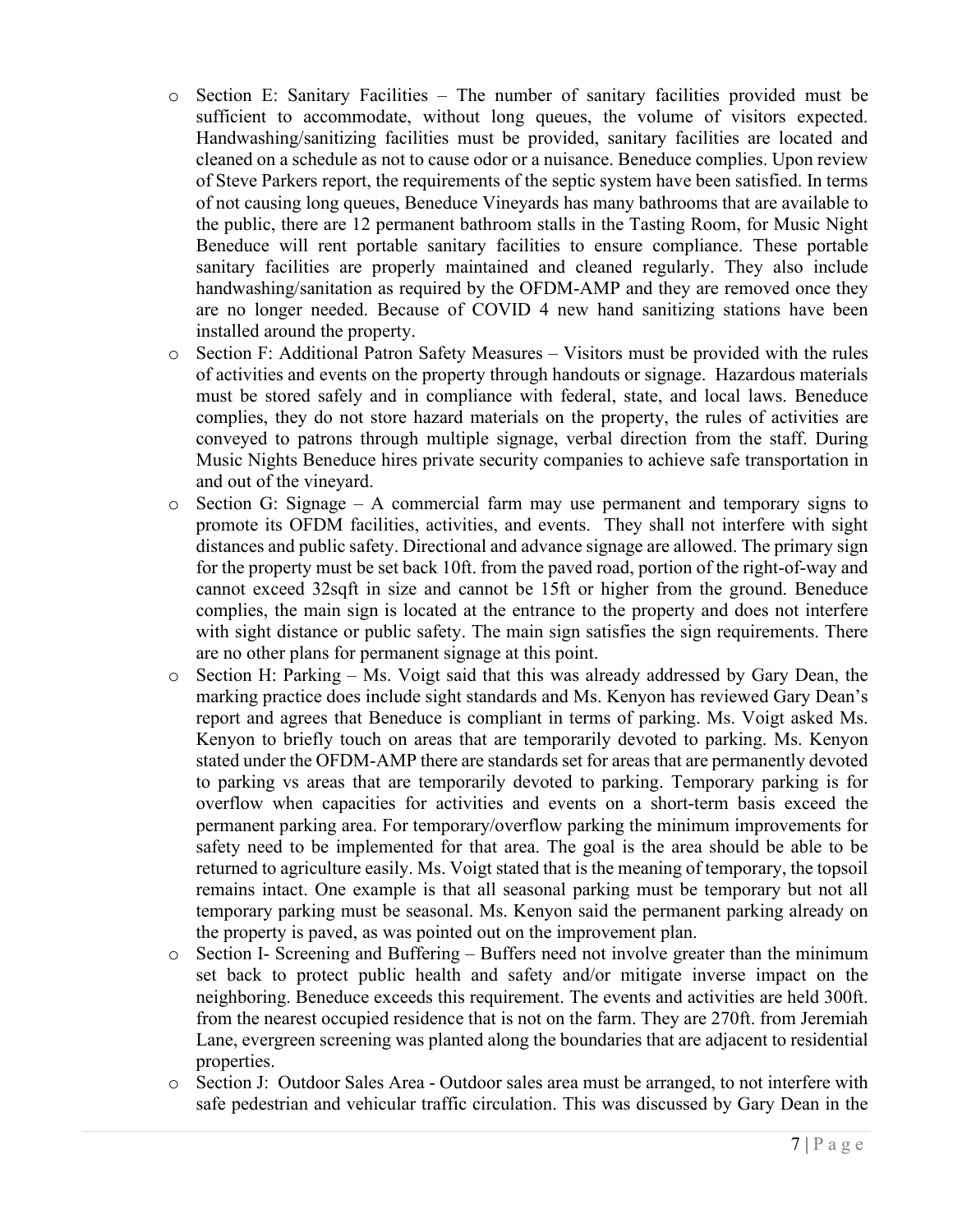Traffic Management Plan and is going to be attached to the Event Management Plan. Beneduce complies.

- $\circ$  Section K Use of Structures or Improvements for Activities and Events The use of existing or new facilities by be used for allowable OFDM activities and events provided they do not interfere with the continued or future agricultural use of the facility. Beneduce complies. The Tasting Room was specifically built with the parking area for the tasting of wine grown and produced on the site as well as to educate about the process of winemaking. The Oasis is a converted hoop house and does not have a permanent foundation. The patio area houses patio furniture and grass area.
- o Section L: Negligible Impact The use of existing and new facilities may be used for activities and events provided they don't interfere with the continued or future use of the agricultural operation. Beneduce complies. Mr. Beneduce has put a lot of thought and effort into where he has placed his operation and his facilities.
- o Section M: Standards for Activities and Events There are specific standards for specific operations. Beneduce meets the standards for income requirements, use of the agricultural land and showing the relationship between sales and activities and events.
- o Section N: Event Management Plan Refers to emergency vehicle access, emergency vehicles must be able to access the property, the width of the driveway must be sufficient, a Traffic Management Plan must be produced, which is all there. The width of the driveway is 22ft, which is identical in width to Jeremiah Lane. Ms. Voigt said there is a traffic circulation plan in place for the larger attended Music Nights. The municipality requested that the traffic pattern be one way because those roads are narrower, that was agreed to by Mr. Beneduce and is in the Traffic Management Plan. The property is exempt from any ordinance for paved roads for farm access. There is going to be some paving in the apron area in response to the Township's request.
- o Sound. Ms. Voigt said there is a report in the application which is sound measurements by Jack Zybura, would typically put in all that technical testimony before the Planner testifies, she wanted to note that it is in the application and ask that it be marked has the next Exhibit which is B30. Ms. Kenyon reviewed the report prepared by Mr. Zybura dated November 7, 2019. He did an inspection of the property on October  $5<sup>th</sup>$  and October  $26<sup>th</sup>$  of the property he performed his sound analysis from a variety of different areas, they were all along the border of the residential property which is the correct methodology. On October  $5<sup>th</sup>$  he worked between 5 and 9 pm and took samples, same with October  $26<sup>th</sup>$  he took samples between 6:30 and 7 pm. Based on his findings, the noise limitation in New Jersey is 65 decibels, none of the reading ever went above 65 decibels on either day at any of the locations. There has never been an excess of the noise standard, which Mr. Beneduce is exempt from because he is farm which is exempt from the noise standard. He has hired noise experts and has never exceed those limits. Ms. Voigt said that agriculture is exempt from compliance with the state noise standard, it raises questions, does that also apply the OFDM-AMP? There is in the rulemaking a comment by the SADC that is replied to that specifically confirms that agricultural marketing activities and events including entertainment are exempt from the state noise standards. Mr. Beneduce testified he wants to be a good neighbor and does not want to exceed state standards, he has through Mr. Zybura a benchmark on the property where he can use a meter. He has a meter he's used for years, a staff member is dedicated to controlling the band and the amplification, Mr. Zybura recommended a fancier meter and they are able to go to that benchmark to confirm that readings at that point are beneath a certain level and to know that all the property lines are in compliance. Mr. Beneduce has voluntarily agreed to comply with state standards.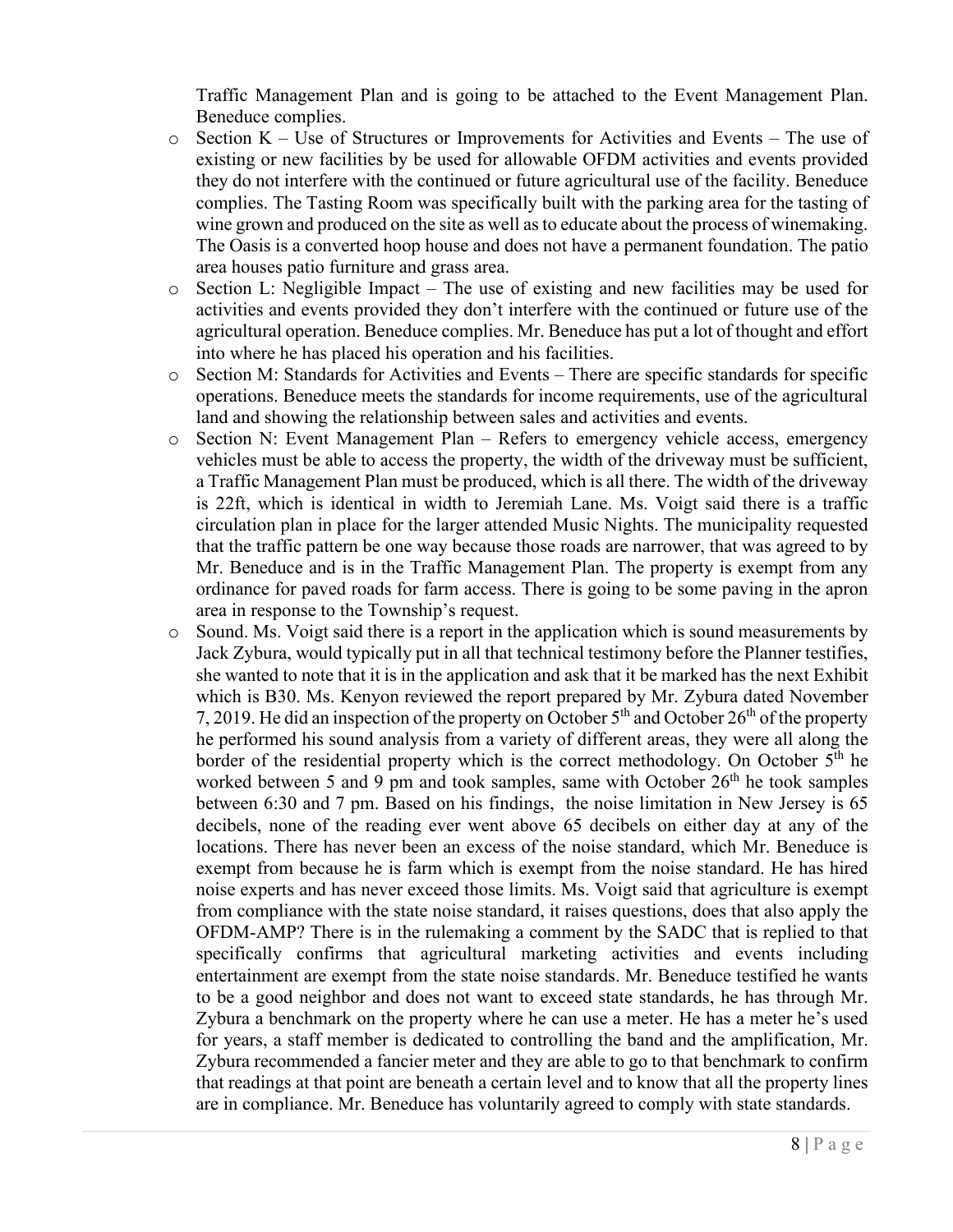- $\circ$  The next section is trash and recycle receptacles, there are 24 marked receptacles, pick-ups are scheduled regularly. Mr. Beneduce complies. The last part of the Event Management Plan is the training of staff. Mr. Beneduce provides training for his staff. They are trained in CPR, TIPS training, which is training for intervention procedures, which is hosted by a 3<sup>rd</sup> party. They understand what to do in an emergency. That is all outlined in the Event Management Plan. Ms. Voigt asked if the TIPS training pertains specifically to the service of alcohol. Yes.
- o Ms. Kenyon wants to give examples of what has been done in other counties.
- o *Natali Vineyards, in Cape May County –* Cape May County heard this request in 2009. Their activities and events that they were proposing are identical to what Mr. Beneduce does. The background music, food vendors paired with the production wines, local artisans where the primary purpose is the consumption or sale of the agricultural product. That went before the Cape May County CADB 2009 prior to the OFDM-AMP being passed. All activities, events and facilities were approved.
- o *Summit City Farm in Gloucester County* They went before the Gloucester County CADB in 2015 after the OFDM-AMP was passed in 2013. They had a similar request about expanding the vineyard, expanding the OFDM activities. The Gloucester County CADB went through the OFDM-AMP in detail, they found that everything being proposed, complied. It included live background music, food trucks, expansion, use of existing and new facilities. It was approved in 2015.
- o In Somerset County in 2015 *The Maiden Farmer* obtained a Site-Specific Agricultural Management Practice (SSAMP) they were doing a proposed CSA, farm to table, camps for kids, live music. The CADB approved the OFDM facilities, activities, and events.
- o *Old York Cellars East Amwell Township –* In 2009, before the OFDM-AMP was passed, they wanted to host public wine tasting in a Tasting Room, private wine tasting by appointment, and promotional and marketing activities. The CADB found that they complied with the zoning except at the time there was nothing to really allow for this. In this case, the CADB reviewed, site plans, architectural drawings, elevations. This was a preserved farm, the CADB did approve and forwarded the plans to Planning for an expedited review and the CADB reviewed the rest and approved.
- o *Demari Farm Bergen County* In 2006 they wanted a driveway expansion that went to the county road, Bergen County CADB was able to perform the site plan review and they were able to look at the required number of handicap spaces which are required, the rest of the parking was left to the minimum needed for public health and safety.
- o Ms. Voigt stated that Ms. Kenyon has reviewed the OFDM activity, event and facility marketing plan, included the use standard which includes the proportionality that the majority of the income is from the sale of wine, that you can have both public and private events, including entertainment, education and recreation, and that Beneduce Vineyards meets all of those standards in term of the use category? Yes. The AMP allows approval for facilities for which that is done, you have reviewed the reports and facilities and it is your opinion that Beneduce Vineyard Facilities are approvable under the SSAMP as complying with the marketing AMP? Yes. Ms. Voigt concluded her presentation.
- o County Counsel ask Ms. Dragan if she had any questions. Ms. Dragon stated that she has a couple questions.
- o Ms. Dragan asked Ms. Kenyon/Mr. Beneduce if people must take a tour before they see a live music event or a special event there? Mr. Beneduce said no, tours are optional, they are not mandated by the state, but they do offer them as a complementary addition if they want to learn more about the agricultural side of wine production.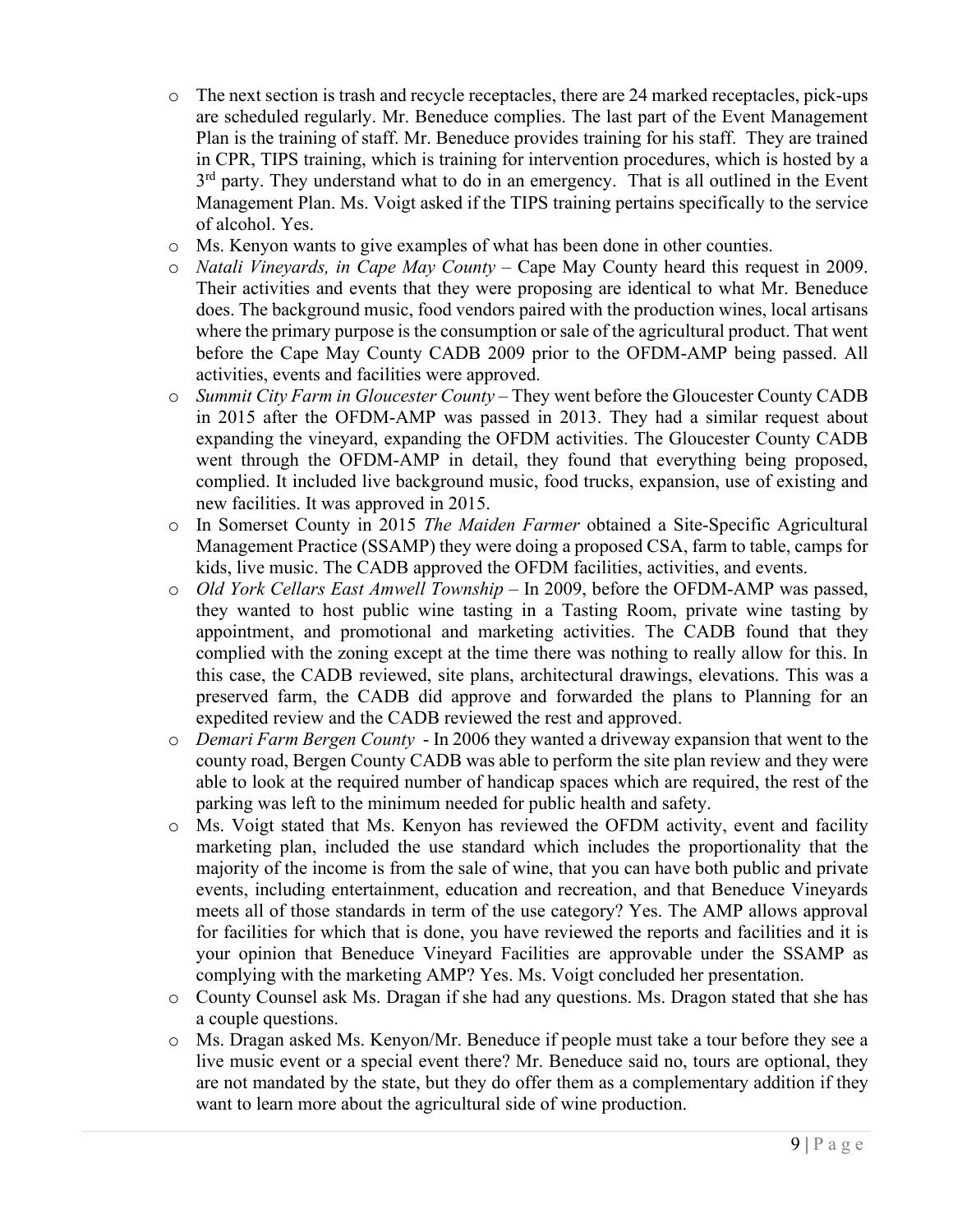- o Would you be able to sell wine without the music events? Mr. Beneduce said they would be able to sell wine, but a lot less of it. Not sure they would be able to keep the business if they couldn't sell all the wine direct to consumer, they are a small producer so they need to bring the people in to sell the wine that is produced on the property.
- o How are you able to consistently enforce the noise, you stated that you check the meters, but how does the Township or anyone else know you are complying? He stated the Township has never provided evidence that they have ever exceeded the state noise limits. They have voluntarily had their own sound meters and have voluntarily hired a third-party sound technician that is at all of the events that controls the master volume. Not sure what else he can do to assuage the Township that they are following the noise ordinances. Ms. Kenyon added they are exempt from the noise ordinances. Ms. Dragan stated she understood, but he says he is going to monitor himself so what's the point, if you don't really have to answer to the Township and you're self-monitoring, unless someone files a complaint. Ms. Voigt stated that that's how it would work for facilities that are compliant, there are commercial businesses that exist all over NJ and they aren't required to police themselves and provide voluntary submissions to anyone regarding certain state standards. Furthermore, the Township recently promulgated an unrelated but similar special events ordinance, that the only provision is that they self-monitor. Mr. Beneduce is going above and beyond the regulatory scheme that she's seen anywhere except in the Township's own ordinances. Ms. Dragan said they don't have a noise ordinance. Mr. Beneduce stated that he knew that because he's contacted the Township.
- o Ms. Voigt wanted to point out that the idea of offering a tour comes from the brewery setting where tours are mandatory, it is not mandatory for wineries. Another point is that this is a marketing practice, it says in the regulation at the top, marketing through entertainment, education and recreation, so to ask if you could sell wine without the music, the idea is that this is marketing. Beneduce Vineyards sells enough wine to be a viable business, because it's marking pursuant to this AMP, to ask a business owner if they could not market in a very effective way, raises issues which is outside the scope of what's intended by this AMP.
- o County Counsel asked if any Board members had any questions for Ms. Kenyon. There were none.
- o County Counsel turned the hearing over to Ms. Dragon, Attorney for Alexandria Township. Ms. Dragan introduced herself and Mr. David Banisch Township Planner, Michele Bobrowski, Township Administrator/Clerk, Chris Pfefferle, Township Committee member. Today will only be discussing the Planning aspects.
- o She has previously submitted letters to the Board with respect this application in October of 2019, as an exhibit to that they had a Deed to the property with restrictions that are on it as a preserved farm. Submitted another letter dated March 4, 2020, two reports from the Township Engineer dated February 25<sup>th</sup> and March 10<sup>th</sup>, Township Planners report dated April 5<sup>th,</sup> and a copy of private events online information for Beneduce Vineyards on March  $30<sup>th</sup>$ . Submitted those on August  $24<sup>th</sup>$ .
- o The Townships position is that there are certain activities that are being conducted that do not seem to fit the most current legal decisions that they've seen from the SADC on this issue, specifically the Erikson case which was decided in 2017, the Hopewell Valley Vineyards case in 2011 there is also Morris County CADB Boxwood Farms matter 2017 that they believe is very much on point. Specifically a lot of events and activities have been requested for approval under the OFDM-AMP or SSAMP, we feel the Special Occasion Events whether public or private, and public Music Nights being conducted by the vineyard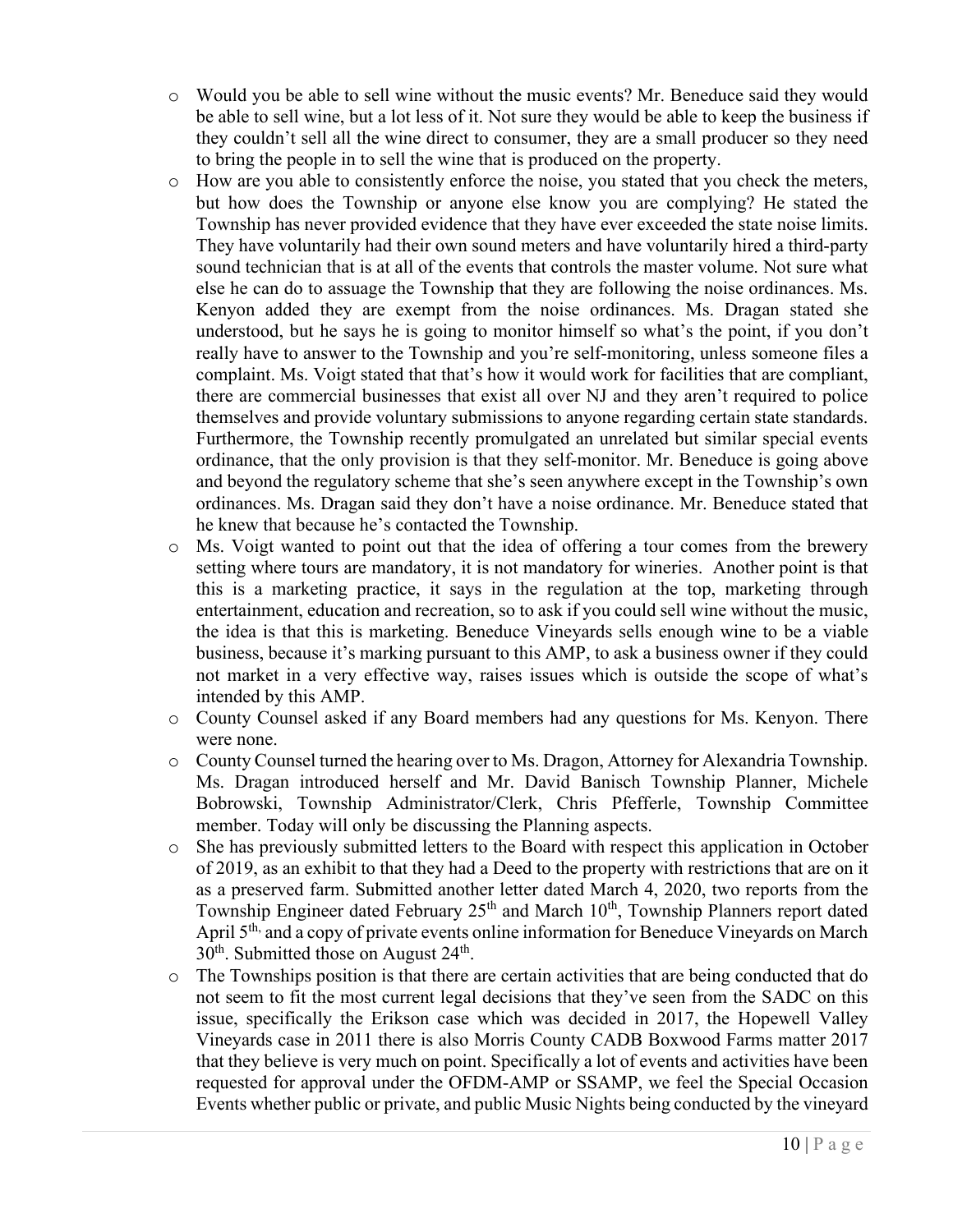do not fit the RTF, they do not believe they are ancillary events that are accessory to the sale of the farms wine. The township believes the issue is more than just about proportionality of income from ticket sales in relation to the sales of wine, the Planner will expand on that. The SADC has cautioned on several opinions that at some point these activities and events may cross the line, meaning the non-agricultural activities tail cannot wag the on-farm activities dog. In other words, it can't be the event or entertainment that people are coming for, it must be the agricultural farm product. If people are coming because they want to see a movie, hear a concert, go to a birthday party or a shower, it's not an activity that is protected by RTF and the Board has no jurisdiction to approve it, instead it's a commercial use that must be heard at the township level. Ms. Dragan turned the hearing over to David Banisch.

- o County Counsel swore in Mr. Banisch.
- o Ms. Dragan asked Mr. Banisch to please give his background to be qualified as a professional expert. Mr. Banisch stated that he is a Licensed Consulting Planner in New Jersey, he has been licensed since 2000. He received his license by examination, at the same time he received admittance into the American Institute of Certified Planners both of those examinations were given by the Board of Professional Planners at the time. Since then, he has been a Consulting Planner for 10 municipalities in New Jersey, he is currently in good standing with all his licenses. He Plans on a wide range of issues for his client municipalities including some Farmland Preservation Planning, community development work, Land Use Board work, with emphasis on Planning and Zoning Board work, also Affordable Housing. Has been appointed by Superior Court as a Special Master in Affordable Housing for the Village of Ridgewood in Mansfield Twp. in Burlington County. Ms. Dragan asked the Board if there were any objections to Mr. Banisch' qualifications. County Counsel asked Ms. Voigt if she had any questions or objections. No.
- o Ms. Dragan asked Mr. Banisch if he reviewed the applicants SSAMP or for their approval of activities under the state's OFDM-AMP? Yes. Are you familiar with the state's AMP for retail farm marketing practices under the OFDMP and definitions that are provided there? Yes. Are you familiar with the property and the Beneduce Vineyard site? Yes. Would you offer your opinion based on the report that you prepared for the site? Yes. Mr. Banisch has a visual report prepared, asked Chairman Bond and County Counsel if that was ok? Yes. County Counsel asked that it be labeled and Exhibit. Ms. Voigt asked that this be clarified if it was submitted in advance of the hearing as part of the record. Ms. Dragan said it wasn't, but Mr. Banisch can send her the presentation electronically after it's over. This presentation will be marked as Exhibit T3.
- o *Exhibit T3 Mr. Banisch' Report.* Beneduce Vineyards Application is requesting CADB approval of a "Site Specific Agricultural Management Practice (SSAMP) determination that wine tastings, wine sales, vineyard tours, and indoor and outdoor public and private events with an educational component, wine tasting and vineyard tours, which at times feature live background music and third-party food truck vendors and/or caterers, are onfarm direct marketing events which are either permitted under NJ Right to Farm Act (RTF) as an AMP pursuant to N.J.A.C.2:76-2A.13 or are permitted under the NJ RTF as SSAMP pursuant to N.J.A.C.2:76.2.1.
- o The Beneduce farm is not a preserved farm under the SADC or CADB or a non-profit Farmland Preservation Program. The farm was created as a by-product of a residential subdivision with a homeowner's association. Residential lots are clustered on one side of the tract adjacent to the remainder 51-acre Beneduce Farm with deed restriction. In this respect, this farm is different from a Preserved Farm or a commercial farm with no farming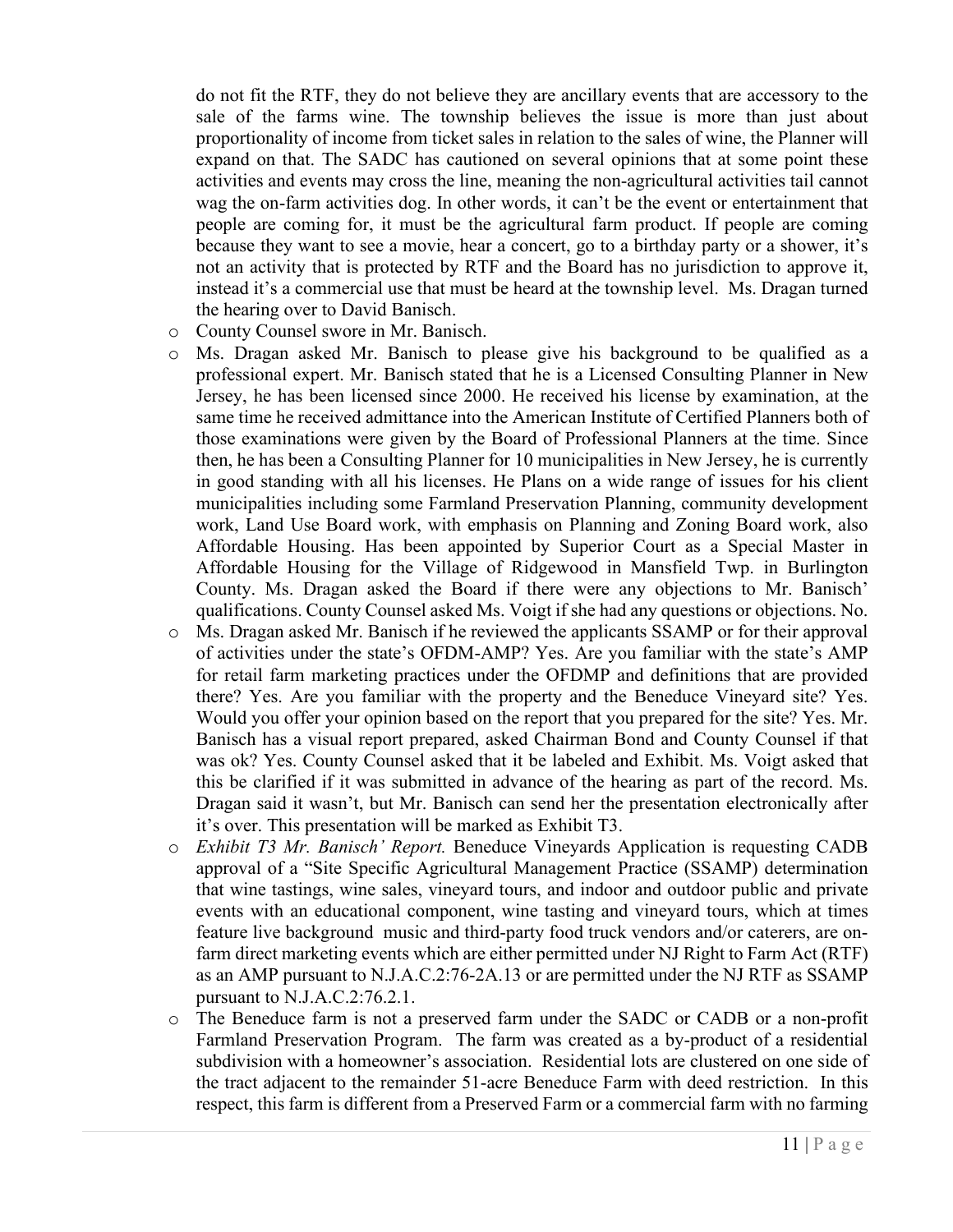and agricultural use deed restrictions. The property may be used for farming and agricultural purposes, inconsistent with the following covenants and restrictions, All activities on the property shall be in conformance with the laws of the municipality, county and state governments as they pertain to the property in question. Covenants and restrictions shall run for the benefit of the Township of Alexandria and/or its designee and the HOA are hereby given the right to enforce these covenants and restrictions as the law allows.

- o The property was created with deed restrictions for farming and agricultural purposes that are enforceable by the municipality and the residents of the adjoining neighborhood HOA. This is a unique property perhaps distinguishing it from other commercial farms and wineries.
- o The private and public events and live music activities for which an SSAMP determination approval is sought are not permitted under the AMP for OFDM facilities, activities, and events AMP N.J.A.C.2:76-2A.13. Municipal zoning does not permit the commercial events and activities for which the applicant seeks CADB approval. Townships view is CADB should not interfere with the Township's right to enforce the laws of the municipality, because the private and public events and music activities the Township objects do not appear to be RTF protected according to SADC's rules and rulings.
- $\circ$  Mr. Banisch states he will explain as he goes through the comments. The township opposes SSAMP determination on the basis that the proposed private and public events and live music events exceed the intent and parameters for RTF protected AMP enumerated in the rule. The CADB should not grant the requested SSAMP because the scope, nature and intensity of the applicant's on-farm Special Events exceed the parameters of the AMP for RTF protected farm activities. The CADB would exceed its authority by granting an approval for the requested SSAMP determination.
- o Mr. Banisch would like to briefly go over definitions.
- o AMP for OFDM Facilities, "Ancillary entertainment-based activities "means nonagricultural offerings, commonly used as incidental components of OFDM activities, that are accessory to and serve to increase, the direct-market sales. Such activities are designed to attract customers by enhancing the experience of purchasing products. Examples of ancillary entertainment-based activities include, but are not limited to, background live or recorded music, face painting, storytelling, sandbox area, small swing set or playground equipment, pedal carts for children, and picnic tables. Such activities may have a fee associated with them, but such fees shall be de minimis compared to the income generated from the sale of the agricultural output of the commercial farm.
- o AMP for OFDM Events, agriculture-related function offered by a commercial farm that is accessory, designed to attract customers to a commercial farm by enhancing the experience of purchasing agricultural products, may include on-farm direct marketing activities, product based or farm based, and occur seasonally or periodically. Product-based events demonstrate the required relationship to marketing the output of the commercial farm, may include, but are not limited to, apple, peach, strawberry, pumpkin, wine or other agricultural or horticultural product festival held at a commercial farm that produces that particular product.
- o Three decisions on the RTF cases of similar nature to the Beneduce proposed private and public events request may be instructive to the CADB in considering this application.
	- *Twp. of Clinton vs. Eriksson:* This is about weddings. SADC decision is, currently, only the preserved farm winery law provides statutory authority permitting the holding of weddings on a farm as commercial endeavor, the privilege granted in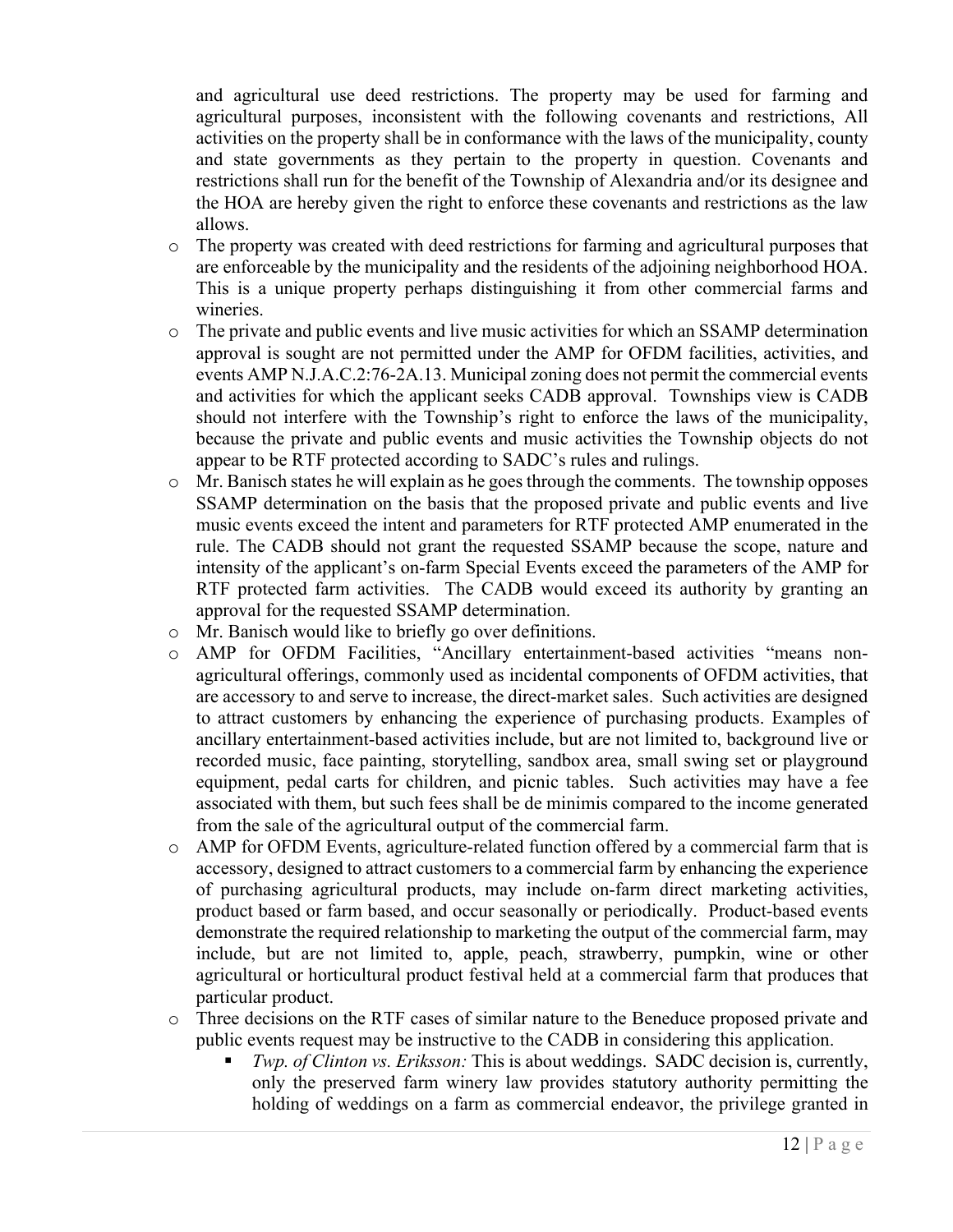the statute is limited to a 44-month pilot period. The law was enacted after the Governor's conditional veto message unambiguously stated that such events are not entitled to RTFA protection.

- $\circ$  The 2<sup>nd</sup> decision that they think has some bearing in that we think it may be instructional to the CADB in considering this request.
	- *Hopewell Valley Vineyards:* SADC decision, although it appears to be commonly accepted that hosting weddings, birthday parties and other "celebratory life events", corporate retreats, business luncheons, charity and fundraising events, and similar special events are an effective marking tool at wineries, the fact remains that these are services, not the agricultural output or the methods by which such output is sought to protect under the current version of the RTFA. Included within this category is catering or catered events in which food is brought to the winery by a third party to serve larger-group assemblies or events like, in this case, the vintner's dinner. The special events described above and hosted there are not subordinate and accessory to consumption of the farm's agricultural output. Put simply, attendees are present for the event itself, not the wine.
- $\circ$  The 3<sup>rd</sup> decision.
	- *Boxwood Farm Morris County:* While regulations do not specifically address weddings, the SADC addressed "celebratory life events" such as weddings, graduations, birthdays, and anniversaries at 46N.J.R. 600 as follows. This site is the adopted rule, the rule includes responses to comments on the rule. This was April 7, 2014 after the Hopewell Valley decision. There is a comment in the rule. 'Most "celebratory" events would not meet the definition of OFDM events at N.J.A.C.2:76-2A.13(b) in the AMP, and the SADC previously ruled that not every marketing tool employed to attract customers to a winery, including "celebratory" event, is protected by the RTFA. In the matter of Hopewell Valley Vineyards, Hopewell Twp. Mercer County, SADC ID No. 786 (Hearing Officer's Findings and Recommendations of the State Agricultural Development Committee, March 24, 2011.) Which I read a portion of a moment ago. While it is conceivable that an event such as weddings could be protected as a type of retail marketing provided that an overwhelming majority of the food and beverages served were produced from the output of the farm, the SADC believes that protecting such uses would require promulgation of a separate AMP to address the conditions under which RTF protection could be available.' What this seems to be saying is RTF protection is not available for celebratory events.
- o Beneduce Vineyards requests approval for indoor and outdoor public and private events with an educational component, wine tasting and vineyard tours, which at times feature live background music and third-party food truck vendors and/or caterers. Here Mr. Banisch refers to Beneduce Vineyards Website. Click "events" pulldown menu, click "Private Events" listing available venues and advertised services. Under Private Events it says. "Host your next private event. We can accommodate any type of event, an engagement party, wedding, shower, corporate meeting, birthday, or other affair. It has a picture that gives an example from the "Events" webpage. Still under the "Private Events" menu, it describes the spaces.
- o The Loft (10-20 guests) Perfect for small showers, friendly gatherings, and birthday parties. A roll down projector screen is also available for corporate meetings.
- o The Oasis (21-150) guests. Why travel when you can host an event right here in Hunterdon County? Perfect for a unique private event. Cost includes a Basic Wine Tasting for each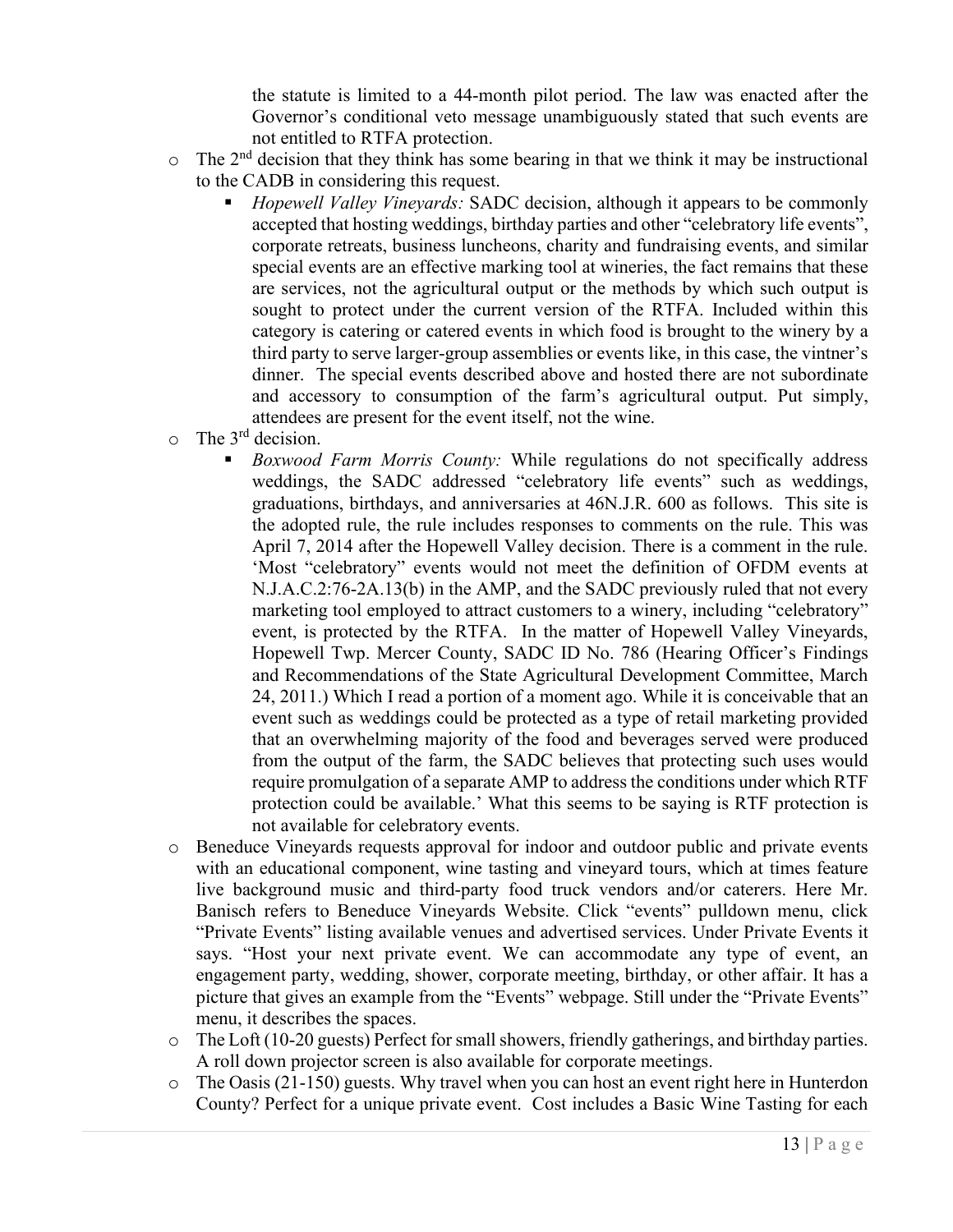person, Table and Chair setup, etched Logo Glasses, and site Rental. Minors under 21 years old are \$20/person. Please note the following: purchase of ½ bottle of wine per person is required for all private events. If you do not pay for a minimum of 100 guests, there may be another party booked on the other side of the Oasis at the same time.

- o Still under "Private Events" Food/Extras We work exclusively with a select list of quality caterers, any type of event from a small birthday party to an elegant wedding. Please contact these vendors directly for food pricing and options. If you plan to add decorations that are not done by the caterer, decorations attached to our fixtures or plans must be approved by Beneduce Vineyards First.
- o Ms. Dragan asked in the Airport Business Zone, where Mr. Beneduce says he conducts these activities, is this type of catering permitted? Yes, a form of it is, but not on-site catering, it's catering for takeout. So, in other words the caterer doesn't come to the venue in this zone? Yes. It's catering to go out? Yes.
- o Reading the decisions from the CADB's and SADC and the rules. His conclusion is that Private and Public Events are not permitted as a protected AMP, as per Hopewell Valley decision, which says, although it appears to be commonly accepted that hosting weddings, birthday parties and other "celebratory life events:, corporate retreats, business luncheons, charity and fundraising events, and similar special events are an effective marketing tool at wineries, the fact remains that these are services, not agricultural output or the methods by which such output is sought to protect under the current version of the RTFA. Included within this category is catering or catered events in which food is brought to the winery by a third party to serve group assemblies or events. The Township's objections to the CADB approving Beneduce application for SSAMP approval are:
	- *1.* The nature and extent of activities conducted on site are inconsistent with the provisions of the AMP and extend beyond the nature, scope, scale, intensity, and context of the activities protected under the AMP, and are therefore rightly land use matters that should be the jurisdiction of the Township's Land Use Board.
	- *2.* Live amplified music events are Outdoor Music Concerts, and not protected under RFT.
	- *3.* The uses conducted on Site are not permitted in local zoning and will require a Use Variance and Site Plan approval in accordance with the Municipal Land Use Law.
	- *4.* It is the Township position the neighborhood should not be subject to outdoor music concerts and impacts, including noise, light, and traffic without municipal approvals.
	- *5.* The music concerts are not seasonal or occasional, as per the provision in the rule, they are conducted every weekend during 3 seasons a year.
- o Citing the definition of "Ancillary entertainment-based activities" These are incidental components accessory to direct-market sales, and include, but are not limited to, background live or recorded music, face painting, story-telling, sandbox area, small swing set or playground equipment, pedal carts for children, and picnic tables and of course may have a fee associated with them. Would like to call the CADB attention to examples that are provided in the rule for illustrative purposes. It tells a story of what the SADC was thinking. The activities are all very low intensity and modest in their nature, scope, scale, & intensity. They are not the types of activities that would generate objectionable levels of traffic, noise, light, and hours of operation in a residential area – as is the case in the Beneduce live situation. The modifier "background" before "live and recorded" suggests the music is of minimal significance behind, in this case, wine tasting and sales. The music is not supposed to be the main event.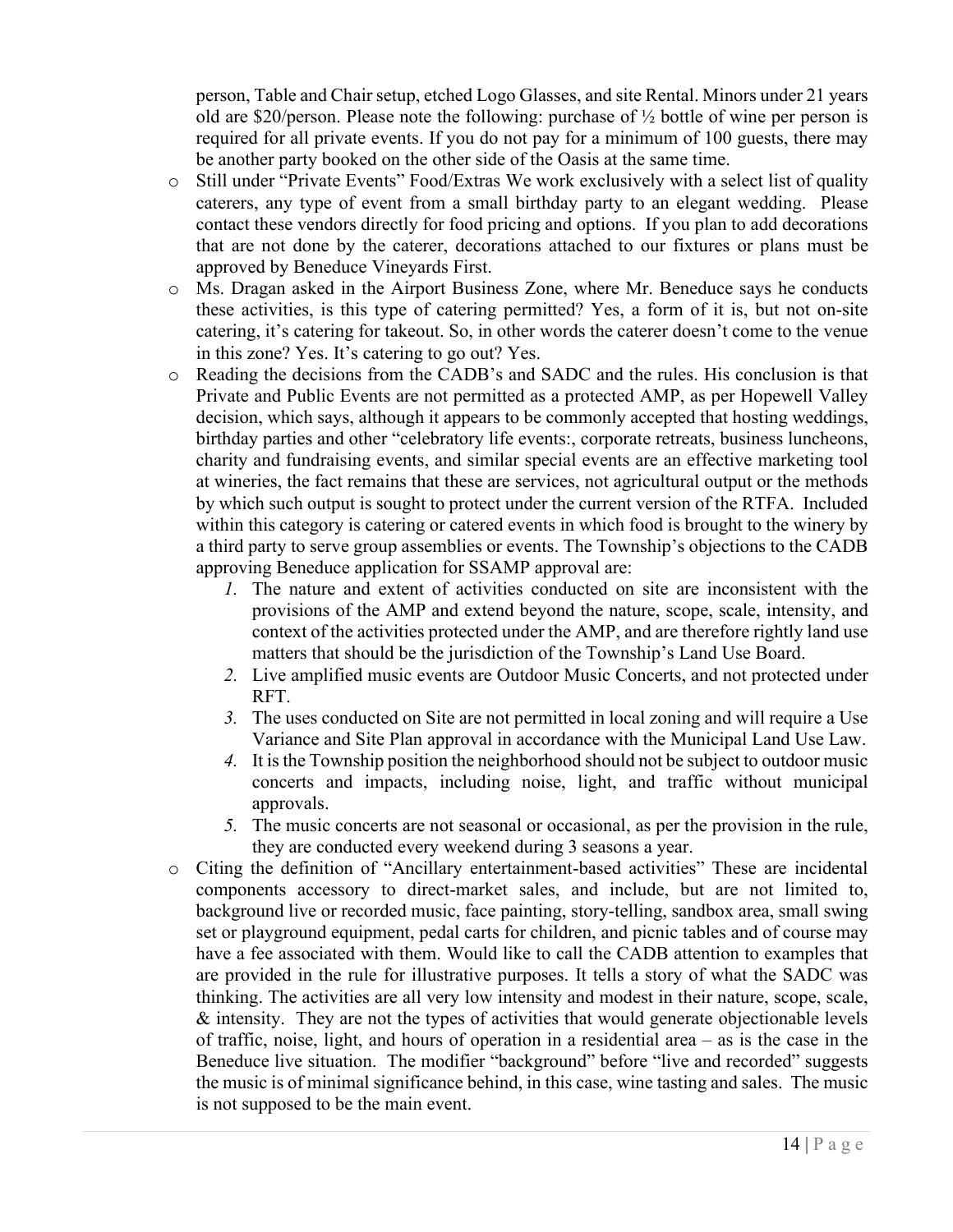- o Mr. Banisch has some additional websites he'd like to present in keeping with the Township view. On the SADC's website under "SADC Recently Adopted Rules" they have a Webinar follow-up that you can click on, it's a clarification in response to questions, dated 06/21/13, this was when they were promulgating the rule and giving webinars and people were attending. During the webinar they get to all the questions. Brian Smith from the SADC responded to the questions that came in. He said the agency deems entertainment on a commercial farm to be a purely background event, not the primary activity, even though some ag related products are sold. For OFDM, RTF protection cannot be provided if the nonagricultural activity tail is wagging the OFDM agricultural production dog. In effect, what Mr. Smith is saying is that the nonagricultural activity, live outdoor music in this case, can't be the main reason for attendance, for the live concerts, attendees are present for the event itself, not the wine, which is evidenced in the Beneduce Website.
- o If you go to the Beneduce website, click on "Events" and then "Group Therapy Live Music", listing available music events. It says "Group Therapy + Sunday Picnics, now limited to guest 18 and older. Adults of a non-drinking age 18-20 years old are permitted to attend." 18-year olds can attend the concert, but not drink. On the same page it lists Live Music + Food Trucks Schedule, it lists the dates, performers and what food trucks will be there. Nowhere on the "Group Therapy – Live Music" page is there a reference to wine tasting, wine flights, wine purchases or wine of any kind – just live music events. On the same page "Group Therapy" you are asked if you would like to make a reservation. "Our outdoor seating sections include: The Lawn, The Crush Pad and The Stone Patio" underneath is a picture of each area. Again there is no reference to wine tasting, wine flights, wine purchases or wine of any kind – just live music events conducted every weekend April through October, collecting a cover charge, offering reservations for preferred seating and should not be considered background music by the CADB.
- o Specific Rule and SADC guidance is also instructive to your consideration into this matter. As mentioned earlier, at 46 N.J.R. 600 adopted rule on April 7, 2014 the following response to comments regarding special events was provided. Most "celebratory" events would not meet the definition of OFDM events in the rule and the SADC previously ruled that not every marketing tool employed to attract customers to a winery, including a "celebratory" event, is protected by the RTFA. Just a moment ago I went through that clarification in response to questions from Mr. Smith. "The agency deems entertainment on a commercial farm to be purely "background" event, not the primary activity, even though some ag related products are sold. For OFDM, RTF protection cannot be provided if the nonagricultural activity "tail" is wagging the on-farm agricultural production "dog".
- o As town planner, I went to the site on October 12, 2019, which I visited between approximately 8:20 pm and 9:30 pm at which time an outdoor live-music concert was in progress on site. I observed the concert form the rear yard property lines of residential properties on Jeremiah Lane and Weston Drive that directly adjoin the Beneduce farm. Approximately 1,200' from the concert venue. The music was performed by a band with amplified music. The lead singer's interactions with the crowd are clearly audible and loud; the band and the crowd were interactive with cheering and applause. It was my very clear impression that the musical performance could not be characterized as background live music, rather it was a live-music rock  $\&$  roll concert including popular standards and loud audible cheering and applause from the crowd after each musical number was played. It was clear to me that the crowds' focus and repeated applause and cheering was for the livemusic concert, not the wine tasting or wine sales. The concert music played until 9 pm and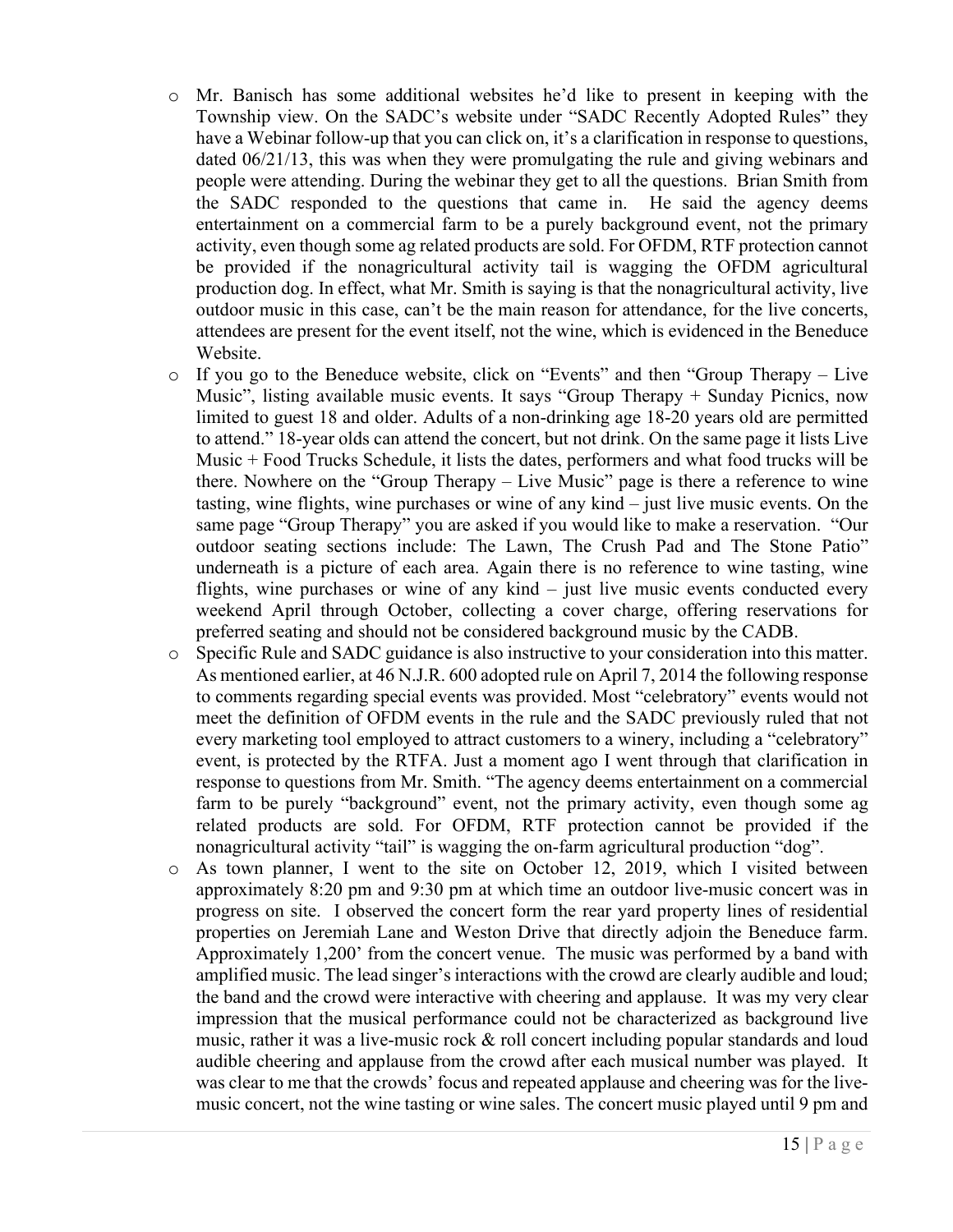was cut off sharply after the last musical number in which the lead singer invited members of the public to join him and participate in singing. In closing remarks to the crowd, the lead singer used profanity, for which he apologized-all of which was clearly audible at the residential property line where I stood that was approximately 1,250' from the outdoor stage and outdoor crowd.

- o The winery outdoor music activity areas include a patio, lawn, stage, food trucks and parking areas that are plainly visible to the homes in the adjoining residential subdivision and Jerimiah Lane off-site. The property slopes down through a depression across the topography from the neighborhood to the Beneduce site and the topography seems to effectively carry the noise and vibration of sound from music and the noise from the crowd applauding and cheering to the adjoining residential neighborhood. Spotlights mounted for area lighting at the winery and the resulting glare are visible to the residential neighborhood and adjoining neighbors even though there are evergreen buffer plantings near the Beneduce property line. Site lighting appears to be capable of being shielded to direct light downward to blunt a direct view of light sources and associated glare to the neighbors and other off-site areas.
- o Based on my observations, I conclude, and it is my opinion that the outdoor live-music concert venue is a more intense musical experience that is intended in the definition of ancillary entertainment based activities of OFDM, and cannot be defined as "background music". The music concert was not ancillary (i.e. subordinate and/or subsidiary) to the commercial output of the farm. The music concert was not an incidental component of the OFDM. The music concert was not accessory to direct market sales – it was the main event. Based on the size of the crowd, the number of similar concerts held from April until October, it does not seem that the frees charged would be de minimis compared to the agricultural output of the commercial farm.
- o This activity should not receive the protections of RTF and approval from the CADB as OFDM Facilities, Activities and Events AMP. Due to the nature, scale and intensity and the fact the events are focused by the customers coming there to begin with.
- o Back to SADC's Hopewell Valley Vineyards decision. The SADC offered Mercer County some very specific recommendations. Based on the evidence submitted at the hearing and the above discussion, and provided HVV complies with relevant state laws and regulations and does not pose a direct threat to public health and safety, the SADC recommends to the MCADB that the following components of HVV's winery operation constitute generally acceptable agricultural practices. Produce, processing and packaging HVV's grapes and wine; wine drinking, sampling or tasting; winery tours and wine education classes; Garden State Wine Growers Association "Wine Trail" days; the operation of a farm market, provided buildings and parking areas are constructed in conformance with municipal standards; the sale of HVV:s wine and wine-related products; the offering of, for sale or gratis, cheese, crackers, olives, cold cuts and personal pizza as a supplement to the on-site consumption of HVV's wine; music, provided it is subordinate and accessory to the onsite consumption of HVV's wine. Their venue is described as an indoor venue with a piano, not amplified outdoor music as it is with Beneduce.
- o The SADC recommends to the MCADB that the following components of HVV's winery operation do not constitute generally acceptable agricultural practices. The hosting of weddings and other "celebratory life events" such as, but not limited to, birthday parties, bridal and baby showers, class reunions and alumni group meetings; the hosting of corporate retreats, business luncheons, community organization meetings, and the like; Vintner's dinner; fund raisers and charity events; any other activities or events involving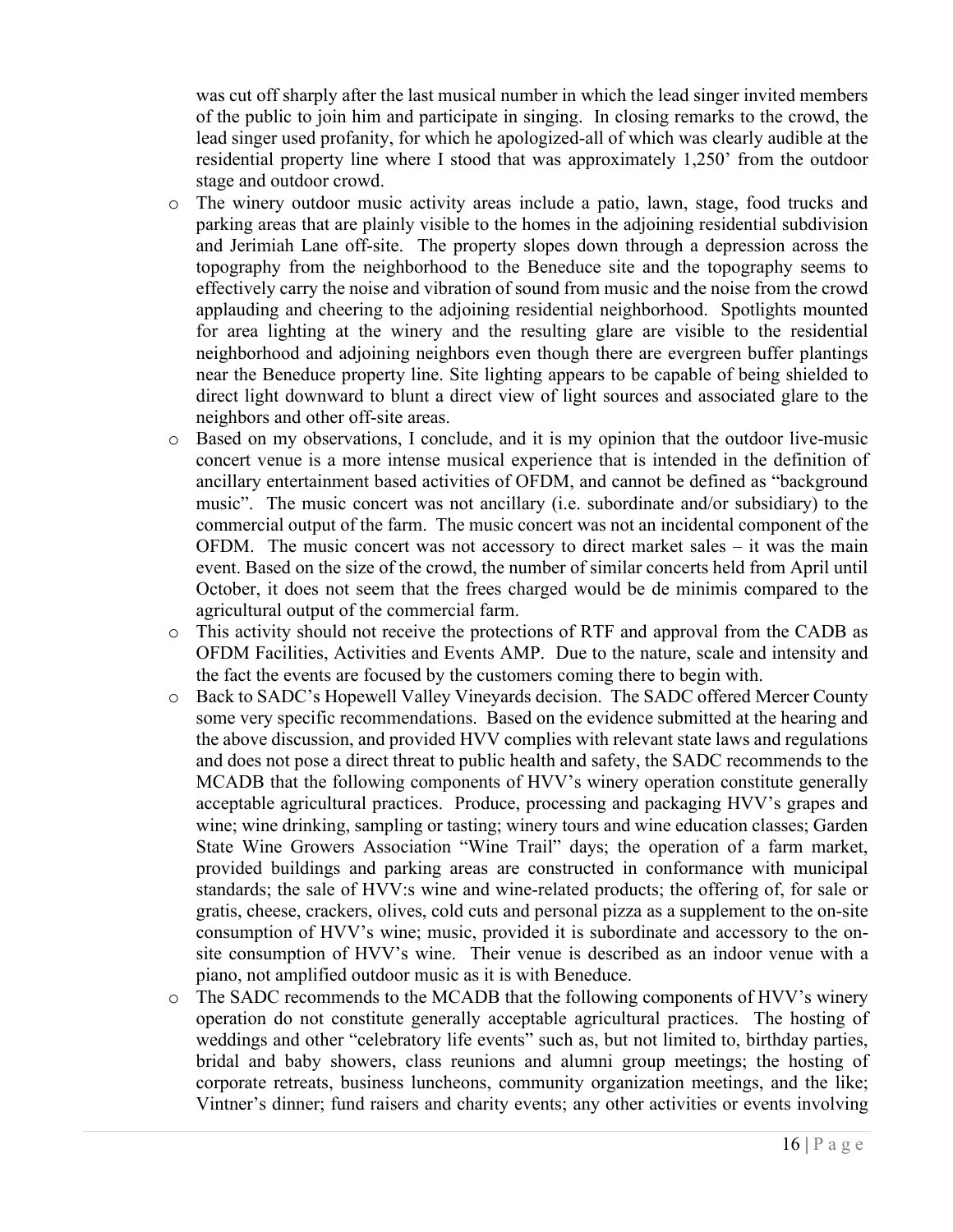entertainment that is not subordinate to the sale and/or consumption of HVV's wine. The committee has the authority, pursuant to law and rule making process, to add any such operations or practices to the list of protected agricultural activities. This was 2011 and when they did engage in the rulemaking process and published the rule along with the comments in 2014, they chose not to make any of these protected activities under the RTFA.

- o Mr. Banisch stated he attended a CADB meeting here not long ago and Susan Payne came and was talking about the Pilot Program for Winery Special Occasion Events (SOE), the SADC prepared a final report to the Governor and the Legislature and they identified recommendations for possible changes to the law to permit Special Events on preserved farms with or without an exception area. Keep in mind, this has to do with the pilot program with wineries and preserved farms. They've had a few years to collect data, these are their recommendations based on what they found.
- o Noise; state noise codes will likely be insufficient to prevent noise complaints from occurring depending on the proximity of the SOE to surrounding, particularly residential, land uses and due to the typically low ambient noise level that exists in rural areas. What they are finding is the state standard is insufficient and they are recommending to the Governor and Legislature that they need to come up with a noise standard that is lower.
- o Continuing with their recommendations, future legislative initiatives should consider that potential negative impacts, such as compaction and disturbance of farm soils, increased erosion, removal of land from agricultural production on surrounding land use and neighborhoods so as to not unduly burden neighbors and host communities with negative off-site impacts such as noise, traffic, public intoxication, property trespass and safety.
- o First is to limit the number of SOE events that would be considered "large" events- events bringing in more than 250 people at day. The SADC suggests that for farms qualified to hold 15 events per year, a maximum of 2 of those events could be "large" events, and for farms holding up to 26 events per year, there be a maximum of 6 "large" events. It appears that the Beneduce events are large events. They happen at a frequency much greater than the SADC is recommending to the Governor and Legislature. The would be the larger farm, they would be able to hold up to 26 events. But they are talking about preserved farms with or without exception areas.
- o Second, because large events have the greatest potential for negative impacts, the legislature may want to require that any large events received a specific municipal review to ensure public safety issues are adequately addressed and negative impacts are minimized. The SADC recognizes noise as an issue in their recommendations to the Governor and Legislature. The State noise codes will likely be insufficient to prevent noise complaints from occurring depending on the proximity of the SOE to surrounding, particularly residential, land uses and due to the typically low ambient noise level that exists in rural areas. The applicant presents a noise report and argues noise generated is below State allowable limits and is therefore legal; however, no approvals of any kind have be obtained for the noise generating use. Self-policing of noise should not be approved for an activity that is not permitted under the AMP. Based on specific guidance the SADC provided in their decision that have come before them, that these activities are not permitted under AMP. Self-policing noise is not good policy for activities generating significant crowd sizes for approximately for 24 to 28 weekends a year. Noise enforcement is difficult, it requires constant monitoring. How to police noise? Reduce the number of events per year, SADC identifies a cap of 6 per year, this will reduce the negative impact to the neighbors. In matters like this, it is difficult to come forward and make an objection.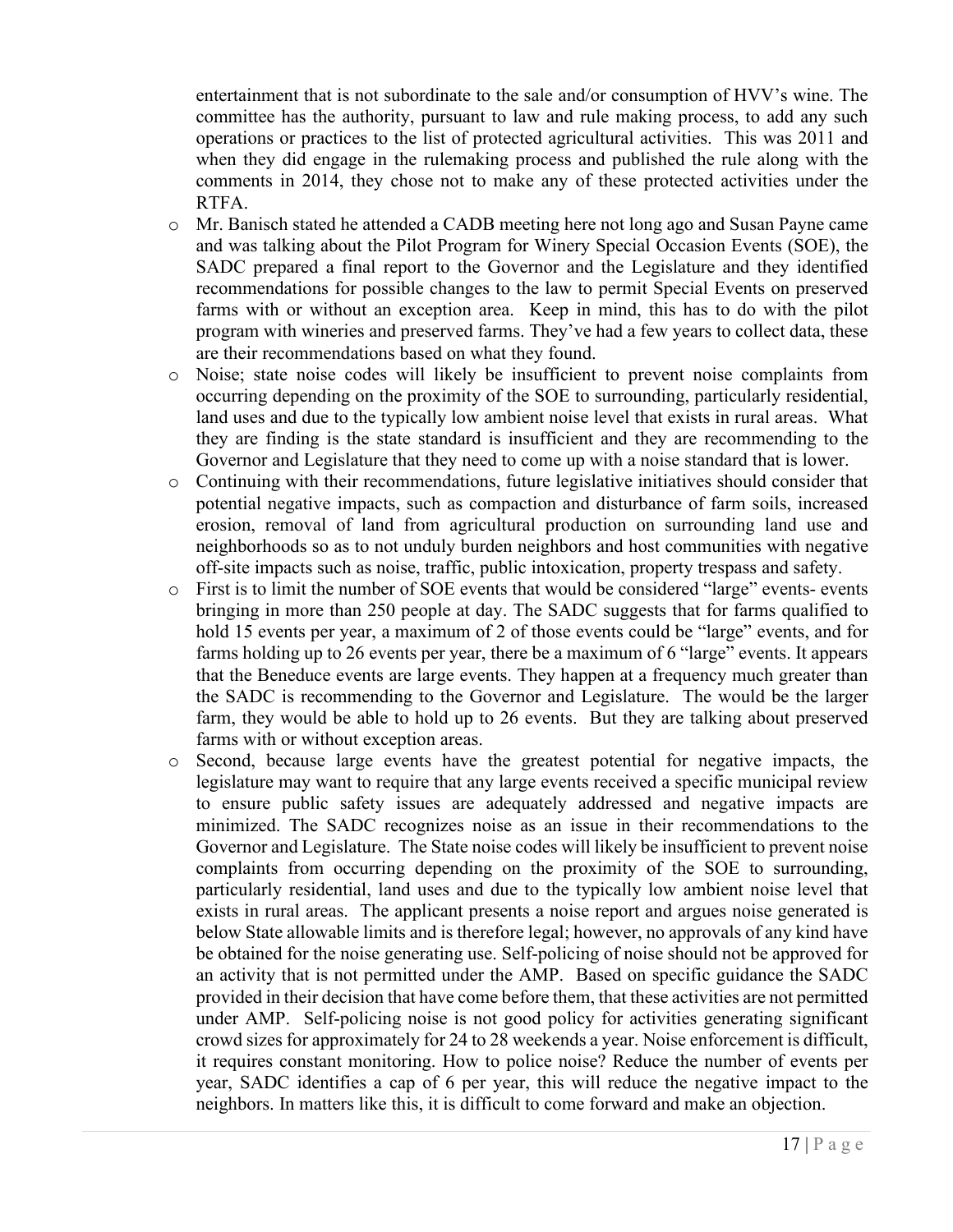- o Alexandria Township is not Anti-Farm. Alexandria Twp. encourages commercial enterprises to be successful and has adopted a local ordinance to accommodate special events in the township. That was funded by the County because the County understood that Alexandria Twp. was trying to do was create opportunity.
- o The Township objects to this commercial operation seeking RTF protections for commercial private and public events and outdoor concerts, including the use of a temporary building, and access and parking improvements without securing local zoning approvals. The Township objects to the applicant claiming an entitlement to this commercial active under the banner of RTF for activities that are not consistent with the permitted events and activities that the AMP provides for as OFDM Facilities, Activities and Events AMP.
- o Alexandria Township's Special Events Ordinance Prepared using Hunterdon County Grant Funding to encourage Ag-related events without requiring potentially costly site plan approvals. Ordinance facilitates property owners' economically beneficial use of farmland and other lands.
- o Chapter 150 Special Events License. To establish a municipal License process to permit occasional commercial, Agri-tourism and farm-related special events that are not otherwise permitted by Ordinance or do not conform to the SADC AMP for OFDM Facilities, Activities and Events. The Township recognizes that residents and landowners may wish to supplement personal or farm income by conducting a special event on land they own. At the same time, protect the public health, safety and general welfare, and respect residents' entitlement and reasonable expectations to undisturbed use and enjoyment of their residential property without potential nuisances from non-residential land uses, traffic, noise, lights, and crowds of people. That license process is outside of the municipal land use law. The license can be obtained directly from the governing body, that's because the governing body recognized the municipal land use process, in this case a variance and site plan approval. Those can be costly. This process was devised to make this accommodation. The accommodation is to permit occasional commercial, agri-tourism and farm-related special events that are not otherwise permitted.
- o In conclusion Mr. Banisch believes that the Private and Public Events and Group Therapy live concerts are not protected under the RTF activities under the AMP. The Special Occasion and live music concerts should be determined by Alexandria Township under the Special Events Ordinance or variance for the use, it should not be determined by the CADB based on SADC guidance identifying permitted direct marketing activities. If CADB determines activities are covered by RTF, the Township seeks a limitation on the number of events, consistent with SADC recommendations for Preserved Farms. Mr. Banisch concluded his presentation.
- o Ms. Dragan asked if there were any questions.
- o County Counsel turned the hearing over to Ms. Voigt. Ms. Voigt stated that Mr. Banisch referred to the Pilot Program for wineries on Preserved farms. She would like him to confirm that that is different than farms working under the OFDM-AMP. Yes, that is different. It applies to preserved farms, correct? Yes, it does. It is not a marketing practice that includes entertainment, education, and recreational activities, it's specifically to allow weddings or SOE events? Yes. Ms. Voigt said that Mr. Beneduce does not allow weddings anymore, they haven't taken it down because this has been going on for 2 years, but they have not hosted a wedding since 2019 and don't plan on hosting weddings at all. Ms. Voigt stated that Beneduce is not looking have approval for hosting weddings on its farm via this SSAMP, it is looking to have its marketing activities approved.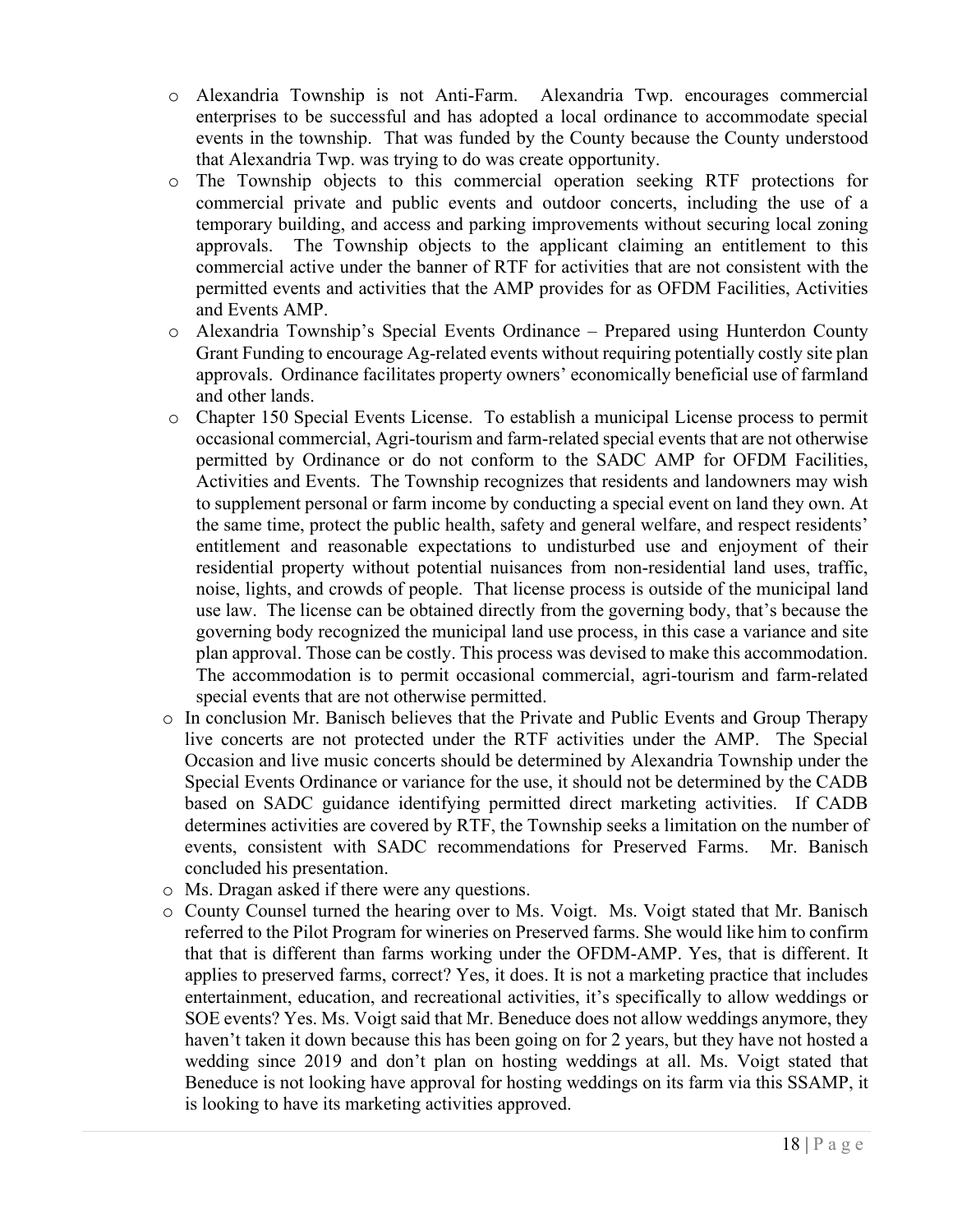- o This is not a preserved farm. The deed restrictions are a result of the cluster subdivision? Mr. Banisch stated it is a modified cluster, he thinks they called it a Conservation Subdivision at the time.
- $\circ$  Are you familiar with the requirement, under the municipal land use law, that agricultural areas that are carved out in terms of meeting cluster standards must currently be approved by the SADC, any conditions that apply to them? He is not directly aware of that; he is somewhat familiar with the fact that was happening. But doesn't think it predates the creation of this subdivision. The municipal land use law provides that agricultural lands that are carved out in part of a cluster plan must be afforded the rights that are allowed under the RTF Act. Mr. Banisch stated that it doesn't look like these activities are protected under the RTF Act.
- $\circ$  If they are protected under the RTF Act or do meet the standards of the OFDM-AMP, then they would be able to continue? Including with respect to the deed and the subdivision. In terms of that deed restriction, in the resolution included with the municipalities exhibit brief, there is a resolution pertaining to the Alexandria Twp. Board of Adjustment in which someone had come back to the township to ask for an interpretation, the Board of Adjustment noted with respect to the deed restriction which is a 100ft agricultural buffer around the edge, that it cannot interpret the deed of restriction and the deed of declaration by reason of the fact that there is no jurisdiction under the municipal land use law to allow said release. The municipality has previously determined that it does not have jurisdiction rising out of the deed restriction that Mr. Banisch quoted. Mr. Banisch replied that he read that and did not understand that decision, it didn't make sense to him because interpretation is not relief in the strictest sense and was simply not clear what the question was that was being asked or what question was being deferred because the board believed it had no jurisdiction. He could not draw a clear conclusion from that resolution.
- o Ms. Voigt brought up the Eriksson case that Mr. Banisch mentioned that was specifically about weddings. Mr. Beneduce is not asking to host weddings, so she doesn't think that pertains to this matter. Would you agree? He agrees that it was about weddings, but it is consistent with the SADC guidance and rules as to special events and special events are clearly being conducted at Beneduce Vineyards. There are many events listed on his website that are available to the public that do not appear to be RTF protected.
- o In terms of the Hopewell Valley decision that Mr. Banisch quoted, what was the basis for the activities being denied, specifically the decision that the SADC acknowledged the usefulness of life celebratory events, not a claim that Beneduce is doing life celebratory events, SADC noted that the proportionality test must be met. The specifically found in the case of HVV, that proportionality test was not met. They failed to provide any meaningful evidence of meeting proportionality test. Its distinguishable because in this case Mr. Beneduce has provided testimony regarding his income. Do you agree that the income he has provided details on meets the proportionality test? Mr. Banisch answered that he didn't know, would have to have an auditor look at the accounting. He also doesn't think the proportionality test is the only test, he thinks it has very much to do with whether the focus of the event is the event itself or whether it is ancillary as a marketing device. Ms. Voigt stated that that is not the language that is in the AMP, it specifically includes standard of what must be proportional and what must be increased and what must be accomplished through the marketing event. It is a marketing event that results in the sale of wine. That is the proportionality and scale test, not whether the marketing is too successful so that a lot of people are interested in going to the event. Mr. Banisch said that he understands she wants to frame all this as marketing, but that is not how the SADC framed it. They framed it as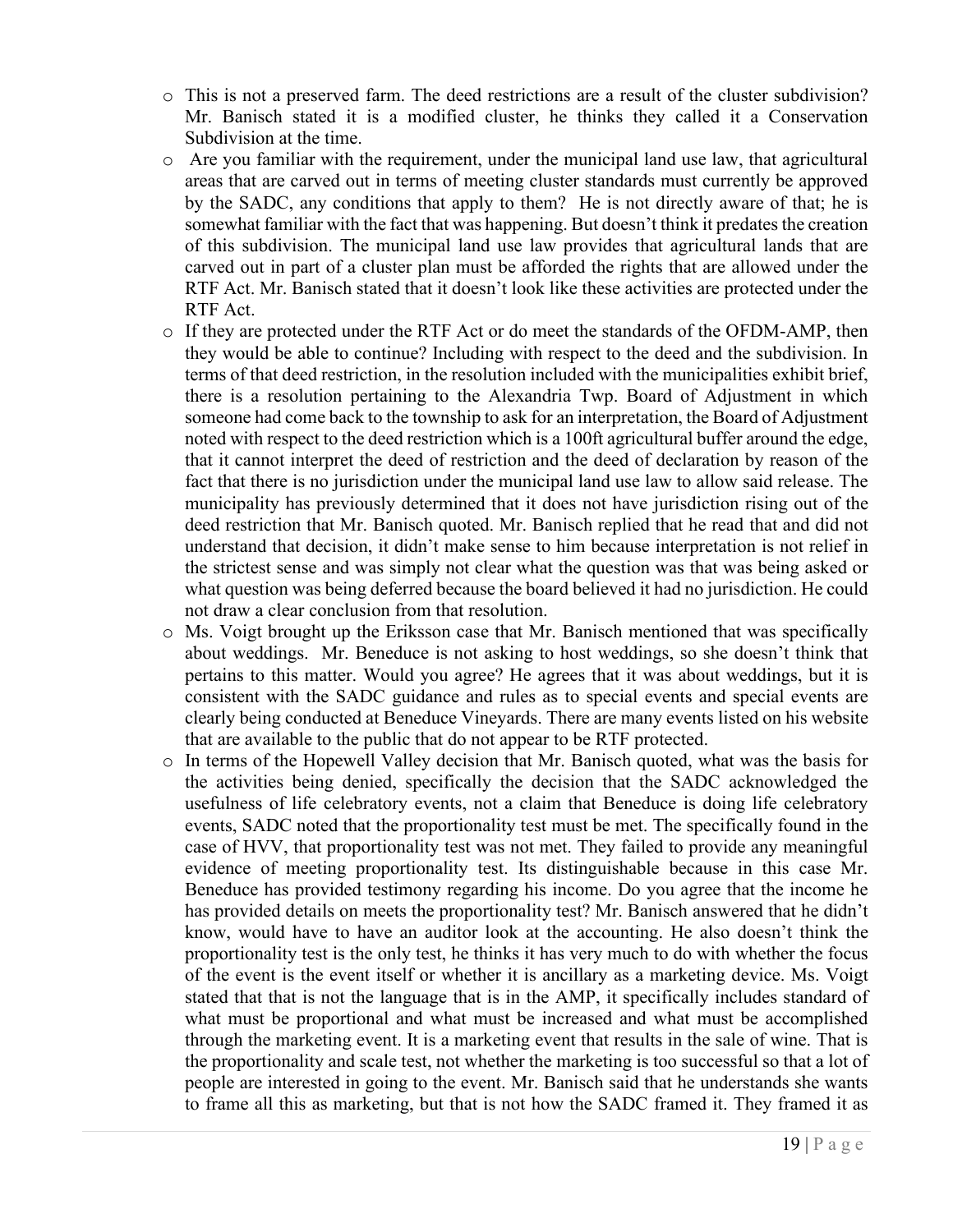services. They framed these events as services. Ms. Voigt said the rules have been shot down are because they are services, the word "Marketing" is in the title of the regulation we are discussing, OFDM facilities, events, and activities AMP.

- o Mr. Banisch has mentioned auditing, Ms. Voigt wanted to mention AR117 there was a concurrent resolution of the auditing requirements of the pilot program were too onerous and sent the SADC back to the drawing board. Auditing has been deemed unacceptable for a preserved winery that's not engaging in OFDM activities and events she doesn't think it would be appropriate for one that is.
- o In respect to catering and restaurants, restaurants are a conditional use in this zone? Mr. Banisch stated he would have to check the zoning, it was in his memo, he is sure he cited it that way. They have reviewed it and restaurants are a conditional use, and they believe Mr. Beneduce meets all the conditions of the restaurant use.
- o What is the difference between a venue or private event that would qualify under the OFDM-AMP, the reason she asks is if the winery is not offering any services but is offering private wine tasting and that wine tasting is popular among people and they bring gifts and balloons, at what point does it go from a wine tasting to a special occasion event if the winery itself has no involvement in offering any services for that event that are any different from an event where there is no occasion going on. Mr. Beneduce testified he isn't aware when someone is coming for a special reason. How do you monitor that? Mr. Banisch stated if it's an event that's a corporate event or fits any of those other special event descriptions the SADC says it's not permitted. Mr. Beneduce stated that all those events have wine tasting. Ms. Voigt said it's one thing if it's a corporate meet when they are going over annual reports it's another thing if a business decides to go to the farm in order enjoy the recreational entertainment and educational components under the OFDM-AMP. This is a big issue in New Jersey, some farms go over the line, in HVV they didn't meet the proportionality test, Boxwood Farms they didn't meet the proportionality test and some predate the OFDM-AMP but if the farm is offering these private wine tasting with the educational and recreational components, if the group that comes is all from the same business or family or group of friend, that doesn't make it a special occasion event. With the information provided by Mr. Banisch, he disagrees with her, those events with a theme and are not permitted. Ms. Voigt asked if a private event is permitted? Mr. Banisch answered, you need to distinguish between permitted and protected, which is what they did in the decision. They said you can do that. Alexandria Township is not saying you can go on and do that stuff. What the SADC is saying is that stuff is not protected. We need a separate rule to provide for that. They said it in 2011 and before they adopted the rule in 2014, they had the opportunity to change the rule then, but they didn't. They did not expressly permit those activities and events. Ms. Voigt disagrees, the distinction was that services were being offered. There are no event services being offered in the OFDM-AMP, so they had nothing to fix. Beneduce Vineyards testified they don't offer any of those kinds of services. She asked Mr. Banisch asked what services is he claiming Mr. Beneduce has provided? Mr. Banisch responded; he didn't claim any.
- o Ms. Voigt asked, private events would be permitted if those services are not provided? Mr. Banish stated that if they are having a private wine tasting, that is permitted, but if they are having a private wine tasting and booked it as a birthday party, that is not permitted. But picnicking is allowed? Yes. People that attend a private event can bring their own food? I don't know. He can't give an interpretation on that, all he can say is special occasion events are not permitted, and the live music goes well beyond the scope of background music.
- o Ms. Voigt said that Mr. Banisch referred Beneduce website and said there was no mention of wine tasting. Mr. Banisch said to look for yourself. Ms. Voigt is showing a page of the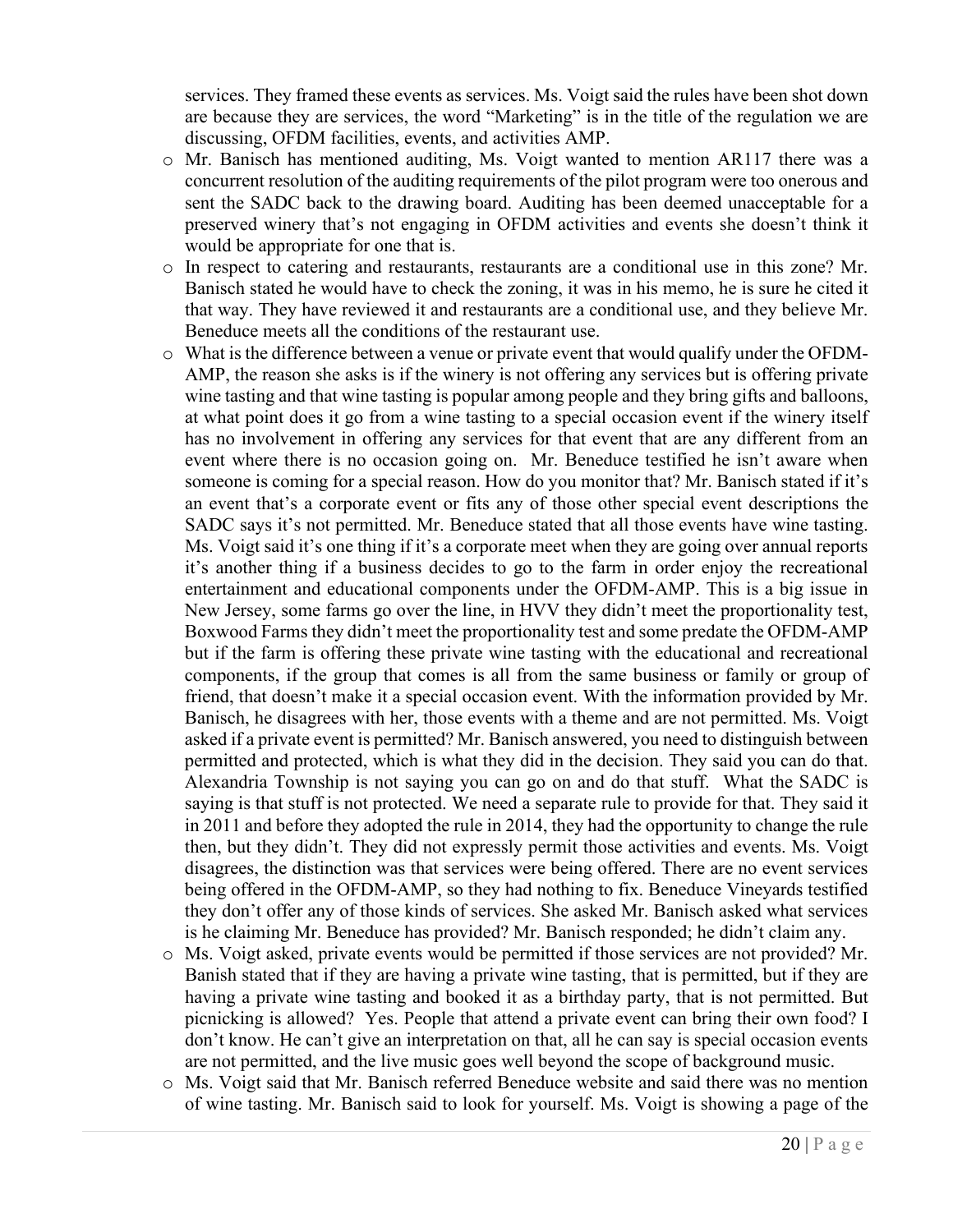website and would like it entered as the next Exhibit B31, in rebuttal. The page is On-premise Consumption and Wine Tasting. Ms. Voigt asked if every page of the website reference wine or can the whole website be taken in totality? Mr. Banisch is referring the Group Therapy page and stated that you would not know about wine tasting on that page. Ms. Voigt said that it is part of a website that has information on the vineyard, the point is all these things need to be taken in context. The pilot program is about preserved farms that are not engaged in farm marketing, meeting the proportionality test under the OFDM-AMP, the website is part of an entire website that does make references to wine, HVV was denied because they didn't meet the proportionality test.

- o Ms. Voigt asked, when Mr. Banisch visited the vineyard was the arrangement like the slide she is showing, which is Exhibit B3? Yes. When you went to the property line, it was the evening? Yes. You could hear the crowd interacting with the band? Yes. Could you see them? Yes, I could see and hear them. Do you know what proportion of the attendee were enjoying the music, engaging in conversation, were picnicking and were in the tasting room? No. So the issue is you heard them enjoying the music? There was a large crowd in front of the bandstand, there was a lot of noise. Ms. Voigt stated, the marketing AMP is not regulating attention spans, it's entertainment. Mr. Banisch said if people are going for the just the event then that's not a permitted activity. Ms. Voigt commented that the proportionality test and the Marketing are not about "attention spans". Mr. Banisch said he doesn't think that comes into play once you fail that other test. Where in the regulations does it state that? He doesn't know if it is.
- o In terms of the light being visible, was the light from the airport also visible? He did not notice any glare from the airport. Are you aware the lights from the airport are on 24/7, they never get turned off? He heard that in testimony and remembers there being some light when he drove around to that side of the site. He viewed the site mostly from the residential area adjoining the site. His focus was what impact is this having on the residential area.
- o Ms. Voigt commented that Alexandria Township now has a Special Events license that it has passed as an ordinance. Who approves the Special Events Licenses? The governing body does. It's not the Land Use Board? It's the three Township Committee members? Yes. That is conditioned on that license can be revoked at any time at the discretion of the committee if they decide that it's a nuisance? There are two different events, minor events and major events. Some permits can be issued for minor events by the clerk. The license for the major events is issued by the governing body, and there is a list of conditions attached to it. It would have to be performed in the manner in which it was presented to the governing body. Those would be conditions. They would be attached to the license approval. If the activity or event is not being performed as described, the governing body can revoke the license. Ms. Voigt is looking specifically at that if it's deemed a nuisance it can be revoked at any time. Mr. Banisch stated that that's the point. The reason there is a nuisance factor, is if you come in and say you are going to do something, then do what you said and don't do something else. Ms. Voigt said that if they decide it's a nuisance that can be subjective.
- o Mr. Banisch stated that Alexandria Township has gone a long way in helping Mr. Beneduce get through the process without having to deal with the land use board. Ms. Voigt said she appreciates for the people for whom it helps, it has a lot of restraints in terms of quantity. The point is that it says in the ordinance that it is for farms that do not qualify for Marketing AMP, and it is not a marketing tool to the business that has invested in relying on the OFDM-AMP, and has designed it's activities and events to comply with it. Has made substantial investments in the business to have production at the scale Beneduce Vineyards has all dependent on retail sales on the farm. That special events license is not adequate from a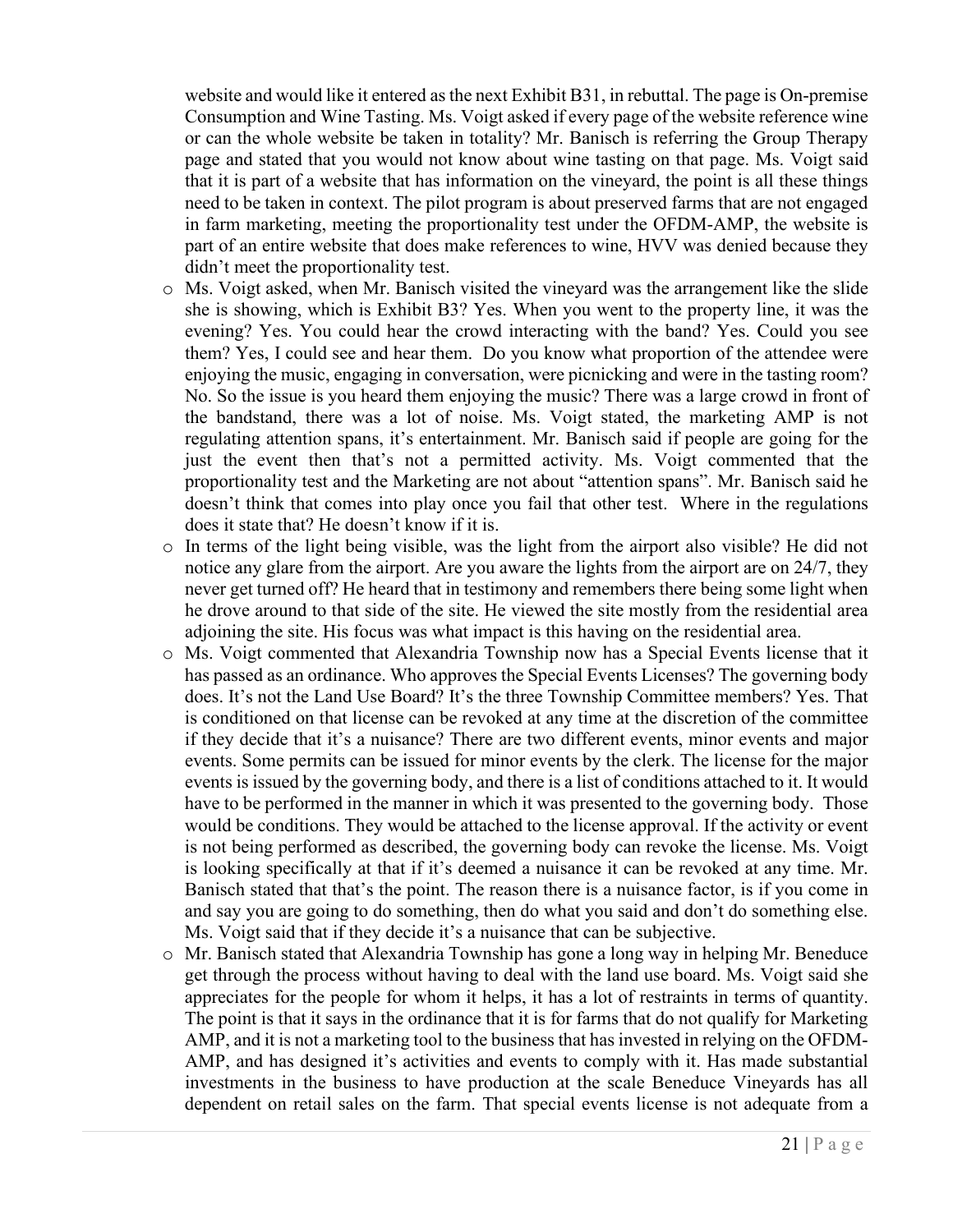business point of view. This is an AMP. Mr. Banisch said he did point out in his comments that the Municipal Land Use Law procedures is also available to Mr. Beneduce. He could request a variance.

- $\circ$  Ms. Voigt stated that the OFDM-AMP permits the CADB to review the site plan, in fact Mr. Beneduce has gone over year long process of amending the plan, and providing testimony of a noise consultant, a traffic engineer, a professional planner, and a civil engineer for the purpose of working with the municipality and at this point has resolved concerns. It seems the entirety of the application could be approved by the CADB. Do you agree that the OFDM-AMP permits a CADB to approve a site plan? No, it doesn't have site plan approval, it can approve a plan but not a site plan. Ms. Voigt again said it is in the regulations that a CADB can approve a site plan. Mr. Banisch stated that he stands corrected. M. Voigt concluded her questioning of Mr. Banisch.
- o County Counsel asked Ms. Dragan if she had any questions.
- o Ms. Dragan asked Mr. Banisch to please clarify the cases he referred to in respect to weddings, did they also talk about special occasion events? Yes.
- o County Counsel asked if members of the Board had any questions.
- o Chairman Bond asked if the events are held in the airport zone not the ag zone? Ms. Voigt and Mr. Beneduce said yes. Chairman Bond asked how can we have an RTF in the Airport Zone? He agrees the advertising might be backwards and not supporting the farm product. Suggested to change wording on website. It's a difficult situation for the board to decide on, they shouldn't go against the SADC, you won't get anywhere, you'll just have appeal after appeal. It is going to take a lot of thought on the board members part to come up with a decision.
- o Board Member Christian Bench commented he gets to visit several farms with his job, has seen some taking advantage of the vineyard situation and there a lot of vineyards popping up across the New Jersey landscape, some try to skirt the rules on events and host weddings. He thinks it should go back to a case by case basis. Looking from the outside in, Mr. Beneduce is a solid agricultural producer, has the right management practice and produces an agricultural product, the farm is neat. He isn't a small producer and trying to skirt the rules. He applauds Mr. Beneduce, he is an excellent producer.
- o County Counsel stated that at this time the hearing will be carried until the next CADB meeting at which time they will be setting a new Special Meeting date, to continue the hearing and perhaps conclude it.
- o County Counsel opened the hearing for public comment.
- o Jeff Miller from Alexandria Twp. He is directly across from the vineyard on the corner of Jeremiah Lane and Shy Creek. Has comments and concerns about some of the testimony. They referred to a Home Owners Association (HOA), none of the homes that circumferences the vineyard are in an HOA. The HOA referenced is part of Shy Creek Rd. The properties that began being built in 1995 were part of Woodside Alexandria. One large portion of the land was identified as "Farmland Preserved" was L31.41, which is where Beneduce is now. With the vineyard taking over the property and doing proper design and land management, they take care of open space for the neighborhood. What they've done for the properties surrounding the vineyard is significant. It is a beautiful piece of property that enhances our property values. Concerning sound, all around the property, not Shy Creek, there is a significant tree line buffer. Only the properties on Weston, Jeremiah and 5 properties on Shy Creek that are impacted directly by sound. As noted by the plan they are close to Sky Manor Airport, the planes take off and land 24/7, so sound is not a matter for them. During this pandemic, he was fortunate enough to be able to work from home and can see across from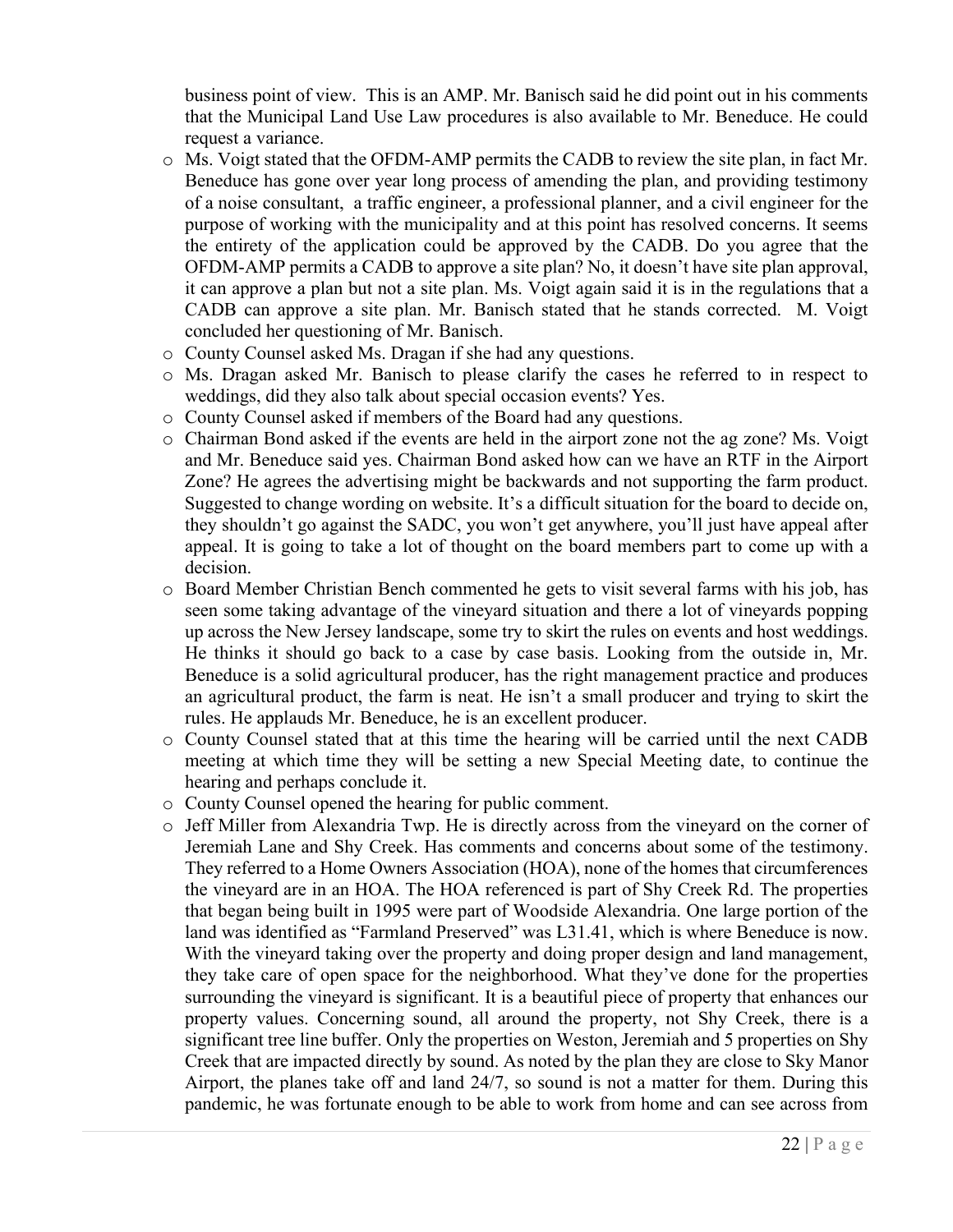the  $2<sup>nd</sup>$  story window. 80% of the time people are working the farm, planting, pruning, setting up trellises. For most of the neighborhood it's been pleasant, they are great neighbors, exceptional landscapers and have really enhanced the neighborhood.

- o Danielle Nicota from Alexandria Twp. She and her husband live on Shy Creek Estates. Bought their house in 2015, one of the reasons they chose to move there is because of Beneduce. Brings a charm and uniqueness to the neighborhood. Brings friends and family to the vineyard to enjoy a relaxing experience. Has attended and hosted events there and each time was wonderful. Aside from the wine and vineyard tour, the live music in the background gives it a nice atmosphere. Happy to support a local, family owned business. It is an asset to our community, brings tourism to Pittstown, also helps other local small business by offering food trucks as well as catering from local restaurants. They are responsible business owners and altering that would be devastating at this time of the pandemic. Having a place to go out to for the evening and have delicious wine, amazing live entertainment, and a breathtaking atmosphere, isn't something we should have to fight to keep. Please allow Beneduce to keep operating as he has been so people can keep traveling to Hunterdon County and enjoy this beautiful place as much as we do.
- o David DeFrange from Kingwood Twp. Owns Copper Creek Farm. Enjoys going to Beneduce Vineyards. Likes seeing someone else take and sculpt the land. His farm is a Nursery and likes that there is someone the operates a business like he does. Believes living is Hunterdon County is a pleasure and a luxury. This is what is going to make up our farms in the future. This is what is going to sustain the farming practices going forward. Need to allow and maybe change the rules, adjust the rules and work with the rules. We need to work with our Townships. He believes that Beneduce is doing his best to support the Township as best as he can and to work together. It is hard to run and operate a Micro-Farm like he does, his farm is 65 acres, he's limited as a first-generation farmer and it's very difficult. Likes to be able to go to Beneduce with his wife and relax, he goes there for that and to enjoy the grapes and the beauty of Hunterdon County. He invites people to come to his farm, he doesn't have music and other things but Beneduce does. We must come together and discuss what works for all of us and our farming practices and what's RTF. Hopefully we can come together and balance this out. We still have a lot of work to do but maintaining and keeping these practices going will sustain our economy and bring people to this county to spend money. We need to keep the farms in place instead of going to shopping malls and super centers. If it takes having a little bit of music so be it. It takes a lot of money to keep the place manicured, very costly to use approved sprays, and to stay organic. Please keep that in mind. Thanks the Beneduce Winery for doing such a clean operation.
- o Jim Robinson lives in Perlin NJ. He chairs the Hunterdon County Chamber of Commerce Economic Development Committee Advancing Hunterdon. The Chamber's office is in Flemington. Former President of New Jersey Planning Officials and sat on the County Fed Committee. Knows how important farms, agricultural businesses and tourism are to the state, county, and economy. The Chamber serves as an advocate for the business community in Hunterdon, those businesses include farms, wineries, and those involved with agricultural products and Agri-tourism. Speaking on behalf of the Chamber of Commerce in support of Beneduce Vineyards. Is sure the Board knows the economic impact of tourism and Agritourism here in Hunterdon. The county Economic Development Office and the County Commissioners understand the importance of the Agricultural industry to the county. Agricultural businesses such as Beneduce Vineyards are a vital part of the Agri-Tourism business that account for jobs and tax dollars. More than 35 million dollars annually. Stockton University study said that without tourism, Hunterdon County residents would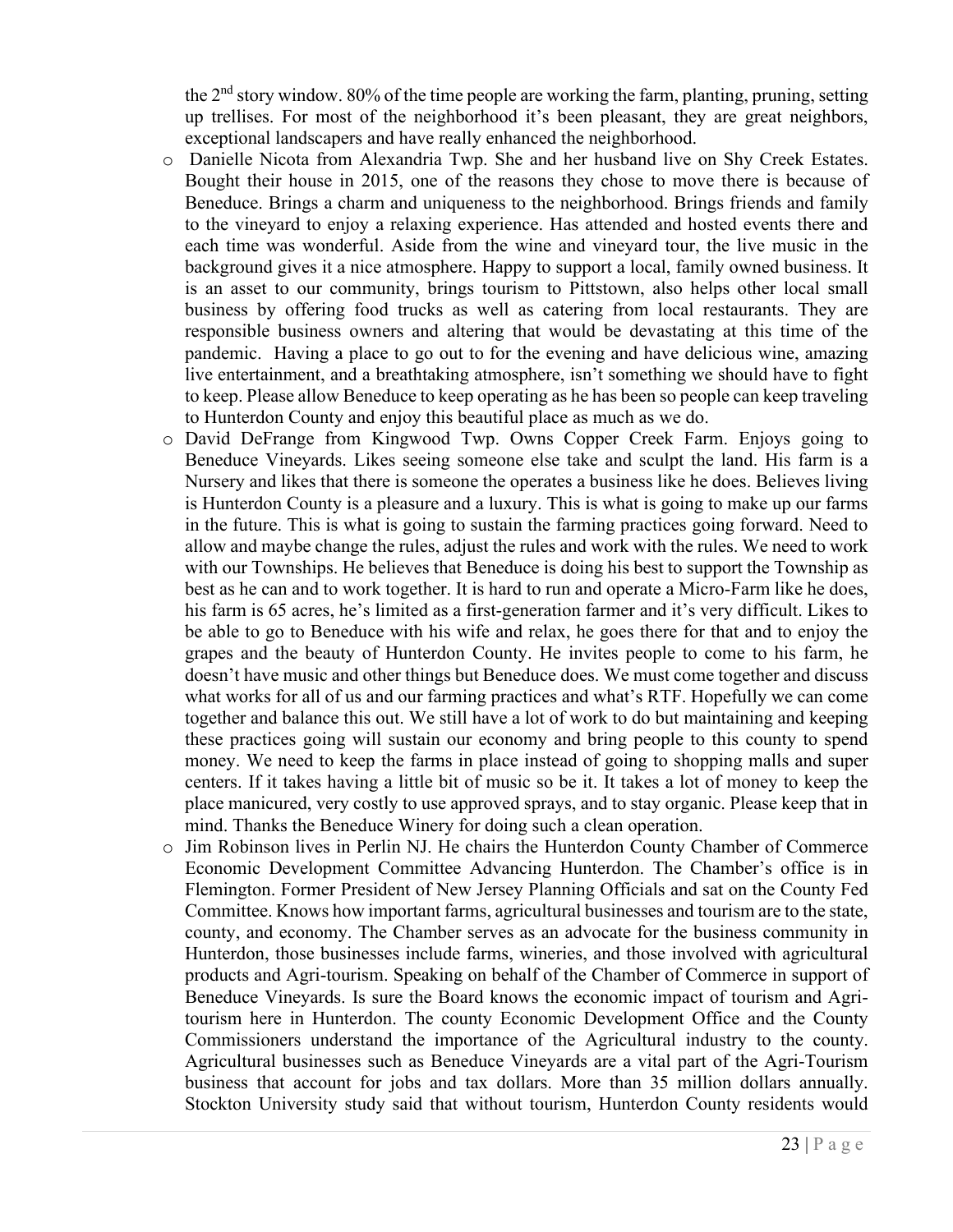have to pay an additional \$750 annually to maintain the same level of governmental services provided by the taxes generated by tourism. Beneduce Vineyards and other vineyards are a regional destination and a tremendous asset to Hunterdon County. The agricultural business and their educational, recreational and entertainment facets stand out from all other counties in New Jersey. Beneduce, like others, offers a diverse wholesome educational and cultural experience that only Hunterdon County can provide. To make a local economy work, especially in these challenging times, we must capitalize on unique strengths that only Hunterdon offers and market them effectively. The wineries are not only for tourist, as heard tonight, the local population also enjoys natural assets like this farm. During this pandemic we have seen where the residents pull together to support local businesses. Hunterdon neighbors seek to experiences like Beneduce Vineyards provides because of its natural beauty and the taste of locally grown wine through their tastings or a special program they may be hosting. All this helps our local economy be strong and keep growing and support the farming community. The Beneduce family has done a lot to help support non-profits and charities that are important to our county especially in difficult times like this. Thanked the Board for their time and letting him speak on behalf of the locally owned and run businesses. Businesses like Beneduce is the backbone of a strong and vibrant local economy. The kind of economy we must all joining together to get us out of the economic slowdown and prosper to that farms and vineyards stay profitable as businesses.

- o Sachin Resident of Shy Creek Rd. in Alexandria Twp. Neighbors the vineyard. They don't have an issue noise pollution. As a wine lover who has travelled the world visiting winery's, Beneduce wine is world class. It is putting New Jersey on the world wine map. The music, ambiance the overall well-maintained landscape only enhances the wine tasting experience. All around the world wine is only grown in beautiful places, Hunterdon County is one such beautiful place. The vineyard is also enhancing home values. He supports what Beneduce is doing and a little bit of music is not a disturbance to them.
- o Ralph Franzese Resident of Shy Creek in Alexandria Twp. Wants to touch on the quality of the product. The wine if fabulous. Is proud to have them as neighbors and to be able to sample their wines. Feels things were taken out of context concerning the sound. The noise factor is not an issue with residents. Finds it disturbing that that is being brought up. Should be focusing on the quality of the product. It's not just an ordinary vineyard. It stands out from the many he has been to in New Jersey.
- o Bob stated there was a comment submitted on-line. County Counsel stated that can be heard at the end of the hearing.
- o Dennis Stack Resident of Shy Creek in Alexandria Twp. Music has been made a focal point, has been to the vineyard many times and feels the musician is not the focal. Every time he is there, he is there with friends and they can have a conversation at a table close to the musicians. He glances over occasionally he is not focused on them; he doesn't look to see who's performing, they go there to spend time with family and friends. Thinks they are running an exceptional business. Anything that ever became an issue, Mr. Beneduce rectified it. He reached out to neighbors. He has been exceptional. Right now, during the pandemic, everyone is saying to support local businesses, he is doing that by bringing in the food trucks. He finds it honorable of him to do that. Stated that the only thing he goes there is for the wine. It's a wonderful place to be and it will be a shame if they had to change any of their operating procedures.
- o Chairman Bond stated we have a misunderstanding. We are not here to stop the winery. He's been there, is a great place. All they are here for is to see if he is supposed to operate under the RTFA. He shouldn't need it; the Township should be letting him do what he's doing